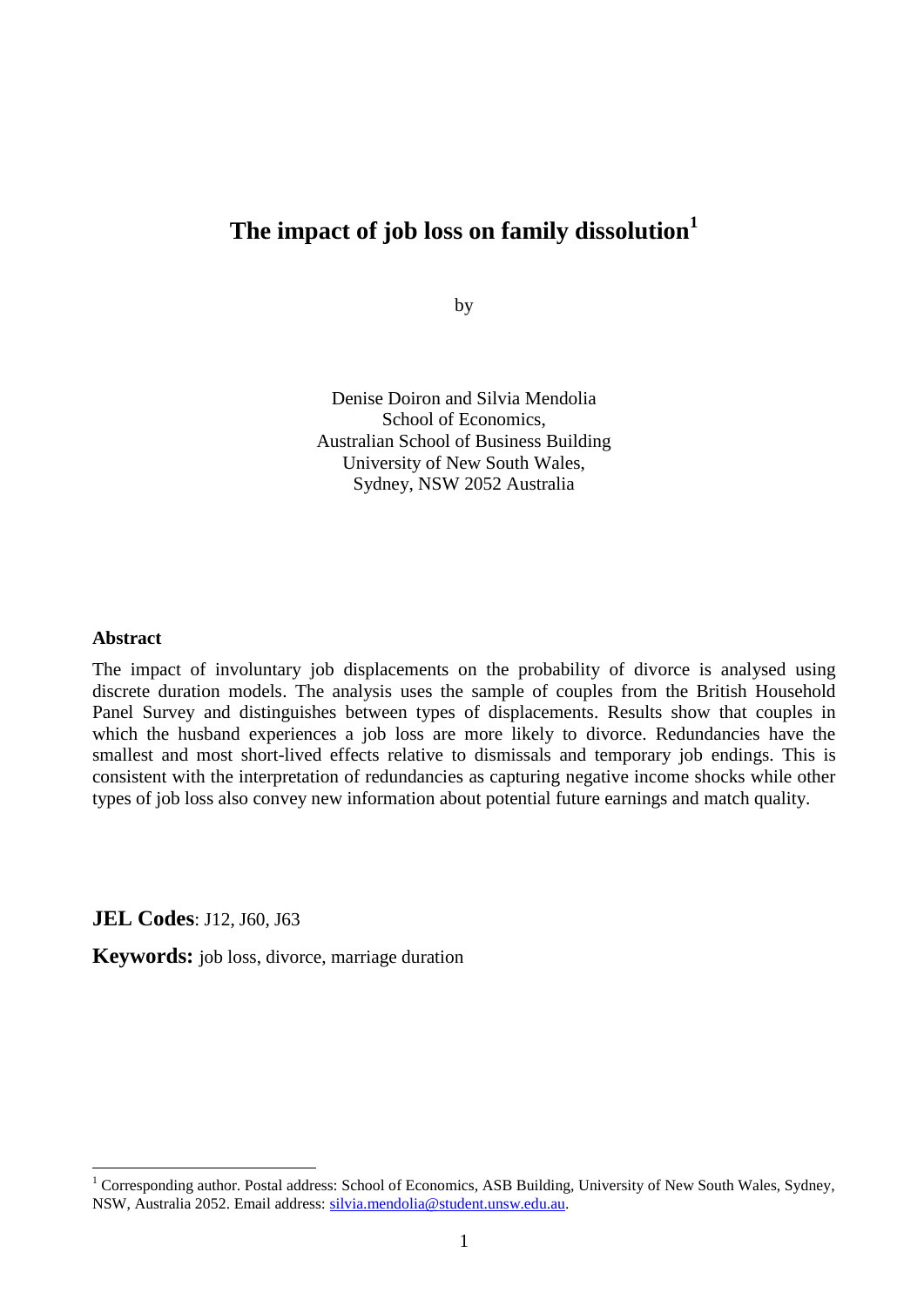## **1. Introduction<sup>1</sup>**

The aim of this paper is to analyse the relationship between labour market outcomes and family well-being. Specifically, we focus on the impact of job losses on family dissolution. The involuntary termination of employment usually leads to lower earnings and the stress created by the negative income shock can increase the probability of family dissolution. Moreover, a job displacement may signal individual traits that impact negatively on future earnings or on the quality of the match more generally. Again this suggests a positive relationship between family dissolution and job displacement. While policies aimed at reducing the earnings' shock from job losses may alleviate stress on the couple in the case of the former effect, they will have less impact if the latter effect is the dominant one.

In recent decades, family and marriage characteristics have dramatically changed; divorce rates have risen and marriage rates fallen. Fertility has declined, longevity increased and cohabitation has emerged as an important institution, often as a substitute for marriage. Economic models that explain why people marry and remain together have been developed in an attempt to explain these changes (Ermisch, 2003). The economic approach to marriage is based on the assumption that couples marry and stay married when the net gains from marriage are greater than those from remaining single. According to the traditional models of household economics, starting from Gary Becker's *Treatise on Family*, these gains result mostly from gender specialization (especially when raising children) and sector-specific investments in human capital (Becker, 1974 and Becker 1975).

Fundamental changes in the technology of household production and of birth control and increased female labour market participation have altered the returns to household specialization and, according to the traditional model, reduced the opportunity cost of marriage. More general models of household production have shifted attention away from specialization and the division of labour, to the benefits of joint consumption and a positive match between husbands' and wives' preferences (Lundberg, 2005 and Lam, 1988).

In this framework, the analysis of the relationship between job loss and family dissolution is particularly appropriate. Given the increased complexity of the marriage relationship, individuals are likely to spend more time searching for a good match on the marriage market (Gould and Paserman, 2003). We also expect partners to re-evaluate the benefits from an existing marriage more frequently. A husband's involuntary job loss can lead to such a re-examination of the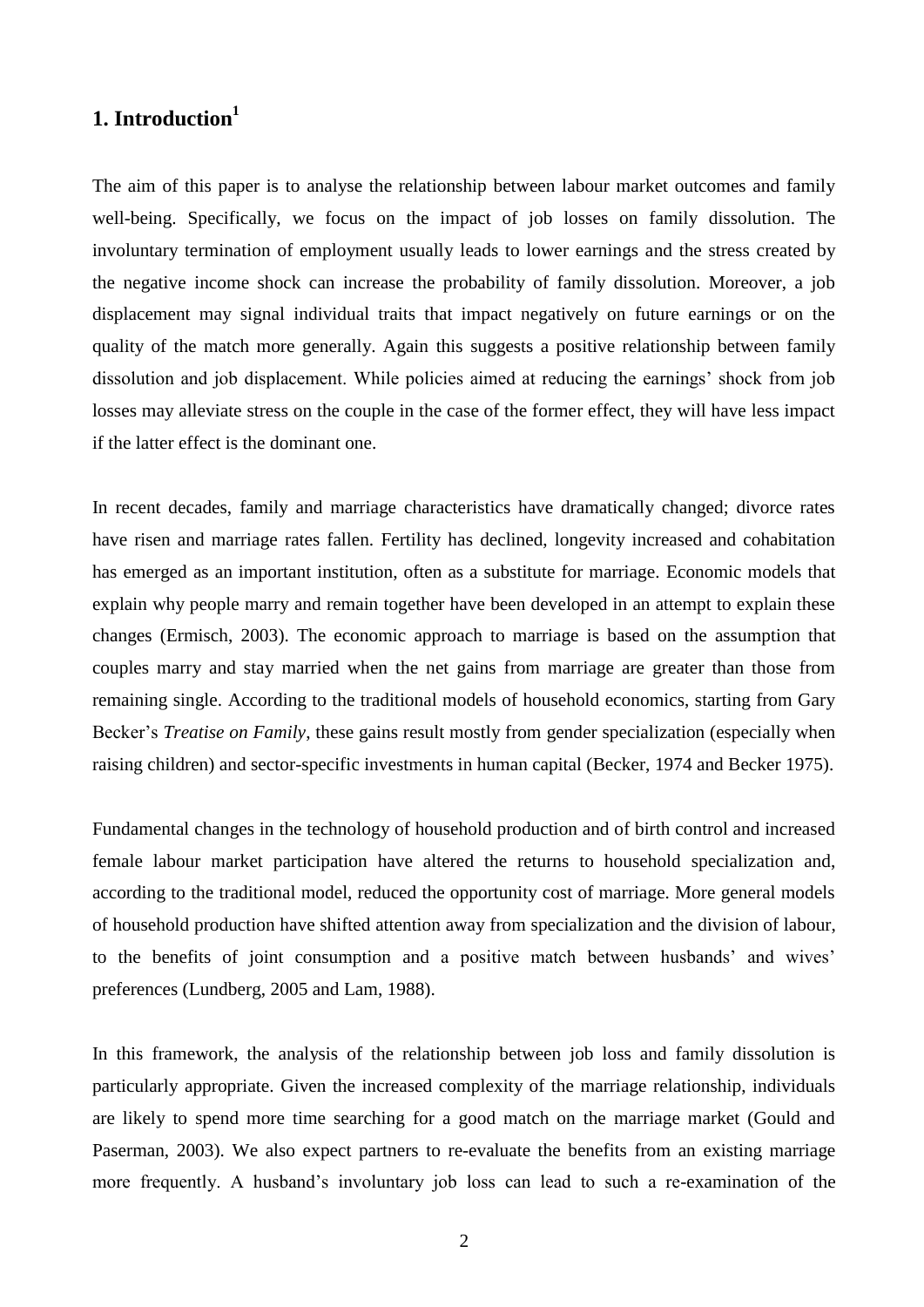partnership as it can affect both the contemporaneous value of the marriage (compared to its alternatives) and signal the likelihood of undesirable traits and lower future earnings.

To fix ideas, consider a stylised model of marriage and divorce involving an initial match quality that is known at the time of marriage and the evolution of this match quality over time. Partners stay together if the match quality (including future expected benefits of the partnership) is high relative to outside options. The dynamic process underlying match quality will depend on various factors including choices made by the partners (e.g. having children) and state dependence whereby the match quality is causally affected by the duration of the match to date. Match quality will also depend on the occurrence of various shocks some of them having only contemporaneous effects while others generate more persistent impacts. A job loss can cause a contemporaneous shock in the loss of earnings and an increased stress on the union. It can also cause a more persistent effect if the earnings loss is long lasting or if the future expected match quality is revised. The latter will occur when the job loss is seen as a signal of lower future match benefits. This framework underlies the empirical approach adopted in the paper.

It is important to understand the reason for the termination of the employment spell in order to evaluate what information this event may convey regarding the partner's suitability. An involuntary and exogenous displacement (e.g. due to a plant closure) causes an income shock, but does not convey new information about the partner's characteristics. On the other hand, a "person-specific" dismissal is likely to be caused at least in part by the individual's characteristics and behaviour. Papers studying the effects of layoffs on future earnings and probabilities of employment support these hypotheses. Job losses from plant closures (Gibbons and Katz, 1991; Doiron, 1995) or redundancies (Arulampalam, 2001) have a smaller effect on future earnings than other types of involuntary displacements.<sup>2</sup>

In this paper, data from the British Household Panel Survey (BHPS) are used to analyse the effects of involuntary job losses experienced by the husband on the probability of marital dissolution. We take into account the length and history of the union and we estimate discrete time duration models. Individual and family characteristics are included and random, unobserved, time-invariant and match-specific effects are modelled. The reasons for the termination of the employment spell are used to distinguish between different types of job losses: dismissals, redundancies and temporary job endings. While dismissals are more likely to be related to individual traits, redundancies are based on the employer's characteristics and environment and are interpreted as representing effects of earnings shocks only.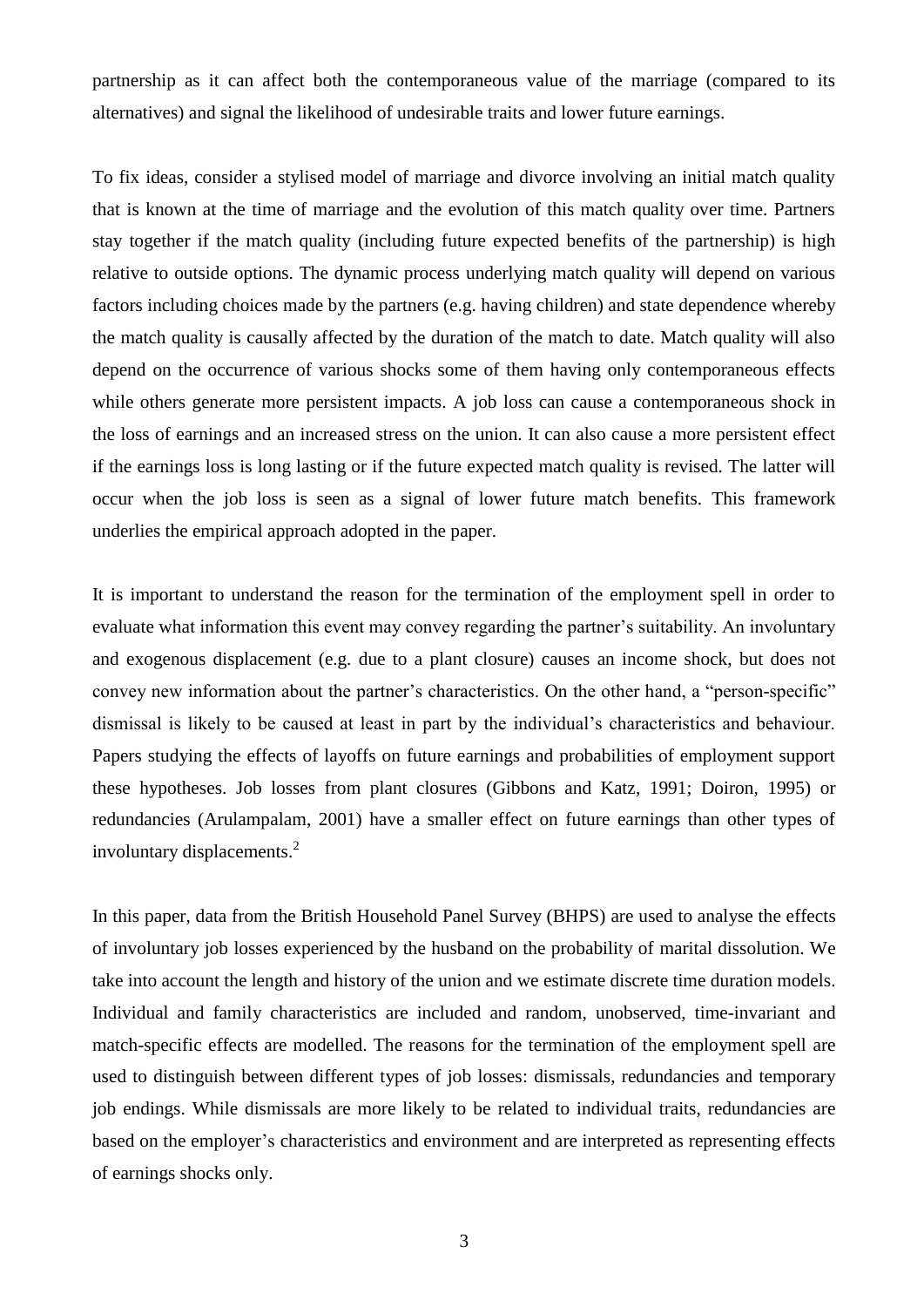Our treatment of redundancies as uninformative about individual traits is based on the legal definition of redundancy. The British legislation is quite explicit that the term redundancy should not refer to a dismissal caused by an individual worker's behaviour. (We discuss the definition of redundancies more extensively in the data section.) Also, the distinction between types of displacements is supported by a recent study of the BHPS. Arulampalam (2001) finds that redundancies overall have less of a scarring effect; specifically, she finds that the earnings loss due to redundancies is about one half of that due to other displacements and 81% of men made redundant found jobs without any spell of non-employment. In another study of the BHPS, Borland et al (2000) also compare the earnings loss of workers based on the reasons for the termination of the employment spell. They argue that the institutional system often blurs the distinction between the different categories and separate displaced workers from industries with decreasing employment in order to further control for the possibility of endogenous variations in job losses<sup>3</sup>.

This interpretation of redundancies and the contrast with dismissals leads to several implications in the empirical results; for example, we expect dismissals to have more severe and longer lasting impacts on divorce probabilities. This is in fact what is found in the data. Also various specifications are estimated as sensitivity analysis. Using information on the workforce growth rate by industry, we separate redundancies occurring in declining and growing industries; job displacements due to redundancies in declining industries are less likely to represent signals of unfavourable individual traits. Similar reasoning leads to the separate treatment of job losses during recessionary years.

There are very few papers looking at the effects of job losses on marital dissolution and to our knowledge only two of them take into account the reason for displacement. Furthermore these two papers find conflicting results. Charles and Stephens (2004) analyse US data and find that unlike layoffs, displacements due to plant closures have no significant effect on divorce<sup>4</sup>. On the other hand, Eliason (2004) finds that factory closures in Sweden do lead to an increase in dissolutions. Our paper provides new evidence on this topic based on new data and models.

Our empirical framework is closer to that of Charles and Stephens (2004) in the sense that we estimate duration models that account for marital longevity<sup>5</sup>. However there are also substantial differences between the approaches in the two papers. Our models are based on a proportional hazards framework and the resulting estimates are easier to interpret. We also estimate a variety of specifications of the baseline hazard and look at selection into the stock and flow samples. Finally, cohabitations are included in the analysis.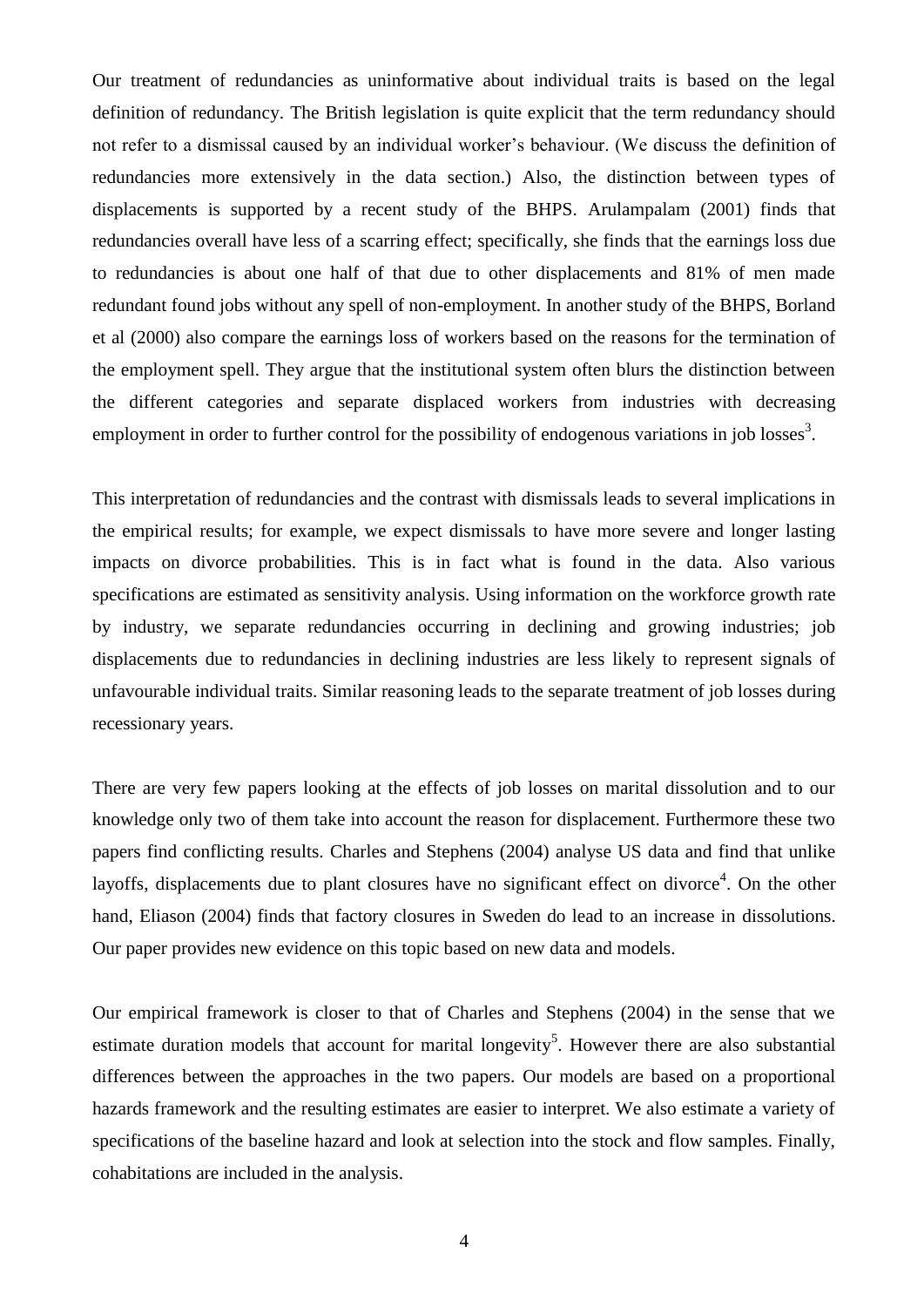We find that the probability of divorce increases following a husband's job loss and the results are stronger and longer lasting for dismissals compared to redundancies. In the main model, a redundancy experienced by the husband increases the probability of family dissolution by about 50% one year later and 16% two years later (the latter is not significantly different from zero). The impact of dismissals is much higher: around 150% one year later and 100% two years later. Effects of temporary job endings are generally located between the two. These results are consistent with our original interpretation: dismissals have a larger signalling content than redundancies. Random effects specifications yield similar results, an indication that our model of the baseline hazard is sufficiently general to capture the correlation in unobservables across time.

Redundancies have stronger effects in negative economic climates (declining industries) while dismissals matter more in good conditions (non-recessionary years and growing industries), another sign that the former displacements capture mostly earnings shocks. A comparison of the effects of job loss in the stock and flow samples also show marked differences across the types of dissolution: while the coefficients on dismissals and temporary job endings are multiplied fourfold in the flow sample (with idiosyncratically short marriages), for redundancies, the coefficient drops close to zero in that sample<sup>6</sup>.

Turning to other results, there is strong evidence of duration dependence in marital stability. In general, the longer people have been married, the smaller the probability of family dissolution. This result is reversed for the intermediate durations (7 to 14 years of marriage) where the probability of divorce is either flat or slightly positive depending on the specification. The wife's employment status and nonlabour income have no effect on the probability of divorce while the husband's nonlabour income reduces the likelihood of dissolution. Education has a non-monotonic impact in that the highest probability of divorce is found for the lower high school graduates; this is true for both the husband's and wife's education. The number of children has no effect when the overall sample is used but it has different and significant effects when distinguishing between stock and flow samples.

The paper is organized as follows. The following Section provides an overview of the existing literature. Section 3 includes a description of the data construction and descriptive statistics. Section 4 discusses the econometric model and Section 5 presents the empirical results. Finally Section 6 contains concluding comments.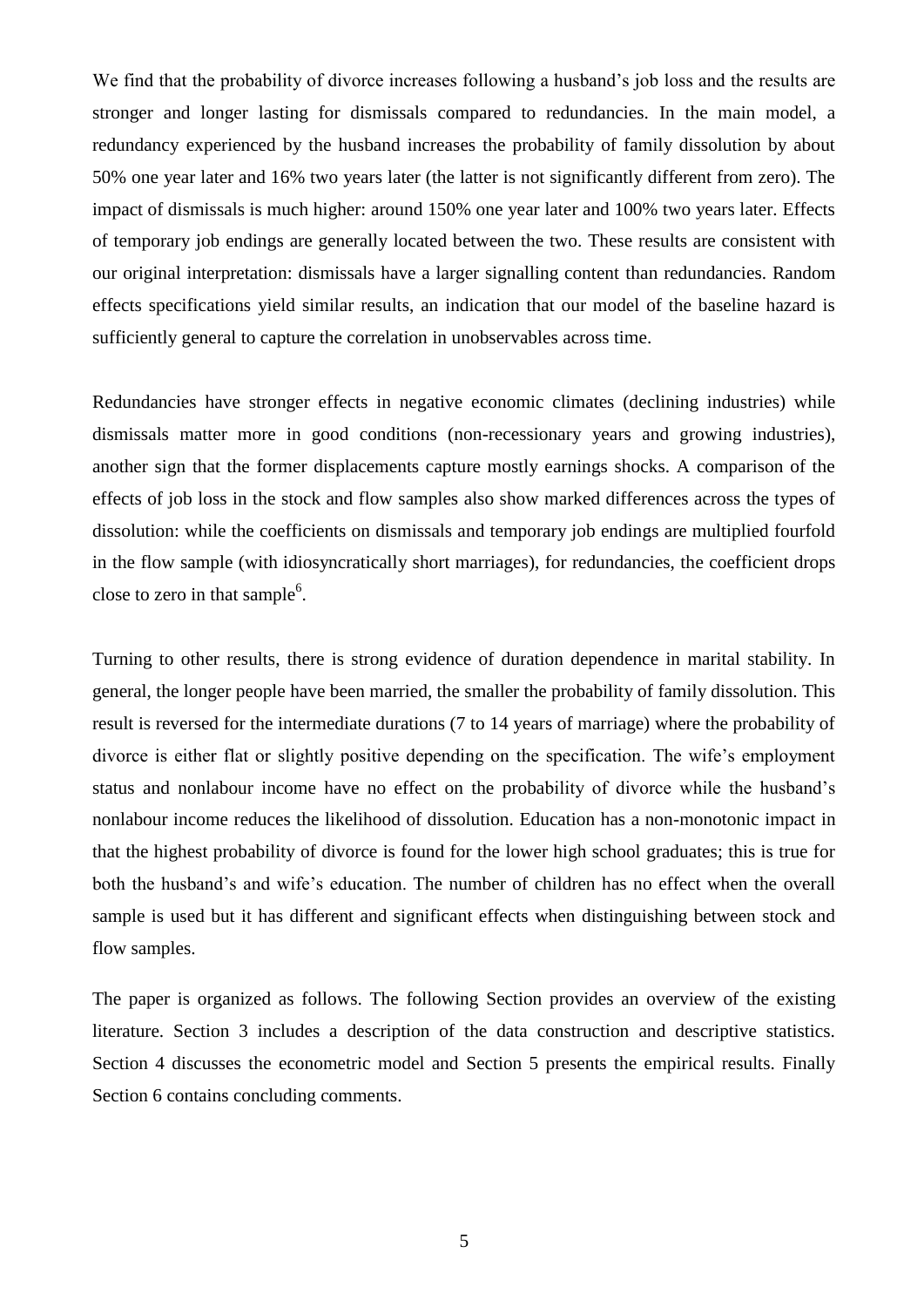### **2. Overview of existing literature**

We begin the section with a brief discussion of economic models of marriage and marital stability. Although we focus on economic models, it is clear that economic considerations form but part of the picture and as stated by Weiss and Willis (1997): "A successful theory which is capable of explaining the data on marriage and divorce must incorporate ideas from sociology, biology and other fields". Nonetheless, economic factors have been shown to play a significant role in the decisions to form and dissolve households.

Becker's seminal work (1973, 1974) forms the first economic framework of marriage and divorce. Two individuals marry when there is a positive surplus from their union relative to the two remaining single. As long as they are married, the two individuals maximise a joint expected utility function, whose arguments are the income or labour earnings received by each spouse (see Weiss 2000 and Charles and Stephens, 2004 for more details). The couple divorces when the joint expected utility of being married is less than the sum of the individual expected utilities from divorce. The expected utility of divorce includes the probability of remarriage as well as the costs of divorce and the expected utility of remaining married includes the future option of divorce.

Two general causes for marital instability and divorce are present in this model. First, although the search for a partner is costly, meetings do occur on a random basis. As a consequence, a union may become unacceptable if one of the two partners meets a person who would be superior to the current match. Second, people enter a marriage based on expectations about the match-quality which depends on the traits of the other spouse. These characteristics may change over time unexpectedly and cause the spouses to reconsider their initial decision (see Weiss and Willis, 1997 and Boheim and Ermish, 2001). Thus "surprises", such as unexpectedly high or low income, may affect marriage dissolution. According to Becker, Landes and Michael (1977), "the majority of divorces results from uncertainty and unfavourable outcomes".

A job loss may be considered as an economic "surprise" impacting negatively on the partner's future expected earnings. It could also be a signal of characteristics (heretofore unknown) of the partner that affect his/her suitability as a mate such as reliability or sense of responsibility. Eliason (2004) underlines that the traits needed to keep a job are partly the same as the traits that make a partner desirable. Hence a job loss may reveal new information about the match quality and lead to marital dissolution.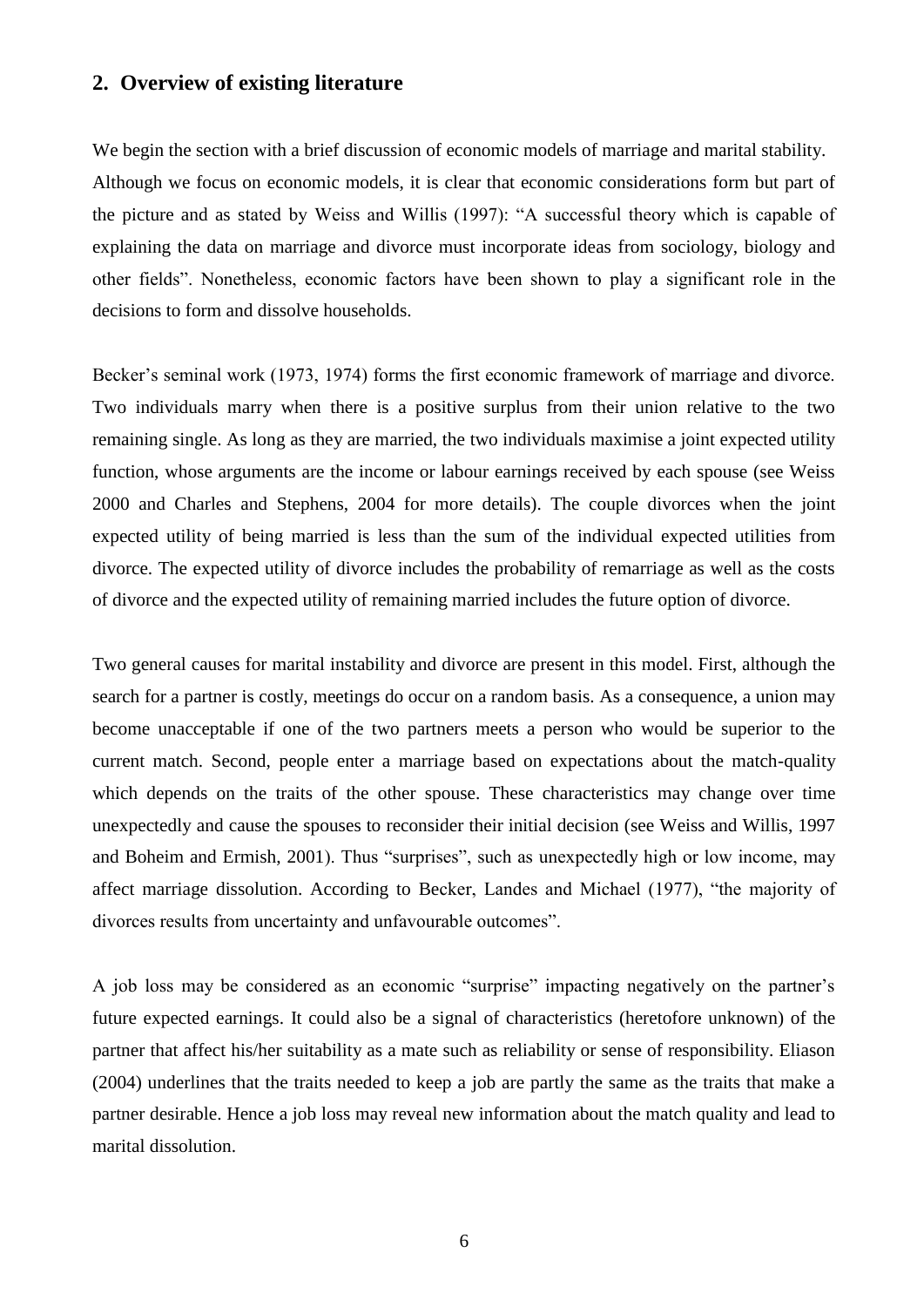An alternative theory of divorce is the family stress theory, the ABC-X model, first elaborated by Hill (1949) and later by McCubbin and Patterson  $(1982)^7$ . In this model, A is a stressor event, B the family's coping resources, C the family's perception of the event and X the crisis. The stressor event will have an impact both on the family's coping resources and on the family's perception and can result in a crisis or a resolution. A job displacement can be considered as a stressor event. It may cause financial and psychological stress and have broad implications on health and social networks for both the person experiencing the job loss and the other members of the family. For example job loss is found to be correlated with alcohol abuse (Catalano et al, 1993) and domestic violence (Kyriacou at al, 1999).

Game theoretic models of family bargaining offer alternatives to unitary models. Household members are assumed to maximize altruistic utility functions subject to resource and technology constraints. In the "divorce threat models" bargaining power depends on the expected utility outside of marriage (Manser and Brown, 1980 and McElroy and Horney, 1981). In contrast, Lundberg and Pollak (1996) propose a "separate spheres" model, assuming that both partners behave noncooperatively and treat divorce as an outside option.

In a recent study, Matouschek and Rasul (2004) develop stylised models of marriage as an exclusive contract. At the beginning of the first period each man is matched with one woman and each couple receives a signal about the future gains from being together. After observing the signal, each couple then decides whether to break up, cohabit or get married. If the couple decides to get married each partner immediately realizes an exogenous "marriage bonus", that represents the extra utility gained from publicly demonstrating their commitment to each other. In some variations of this approach, couples are involved in an infinitely repeated prisoner's dilemma in which the partners decide simultaneously whether to cooperate or not. Marriage is a commitment device that fosters cooperation.

In all these models, job displacement plays a natural role in explaining marriage dissolution. Furthermore, several channels of transmission are expected. A job loss can be a stressor event, a signal of altered future earnings or more generally future match quality, an indication of shifts in household bargaining powers, the values of the outside option, and the degree of commitment to the marriage.

We now turn to empirical studies analysing the effects of job losses. There is a well-established body of work showing the effects of job displacement on re-employment probabilities and future earnings. Displaced workers tend to experience reduced employment possibilities, increased job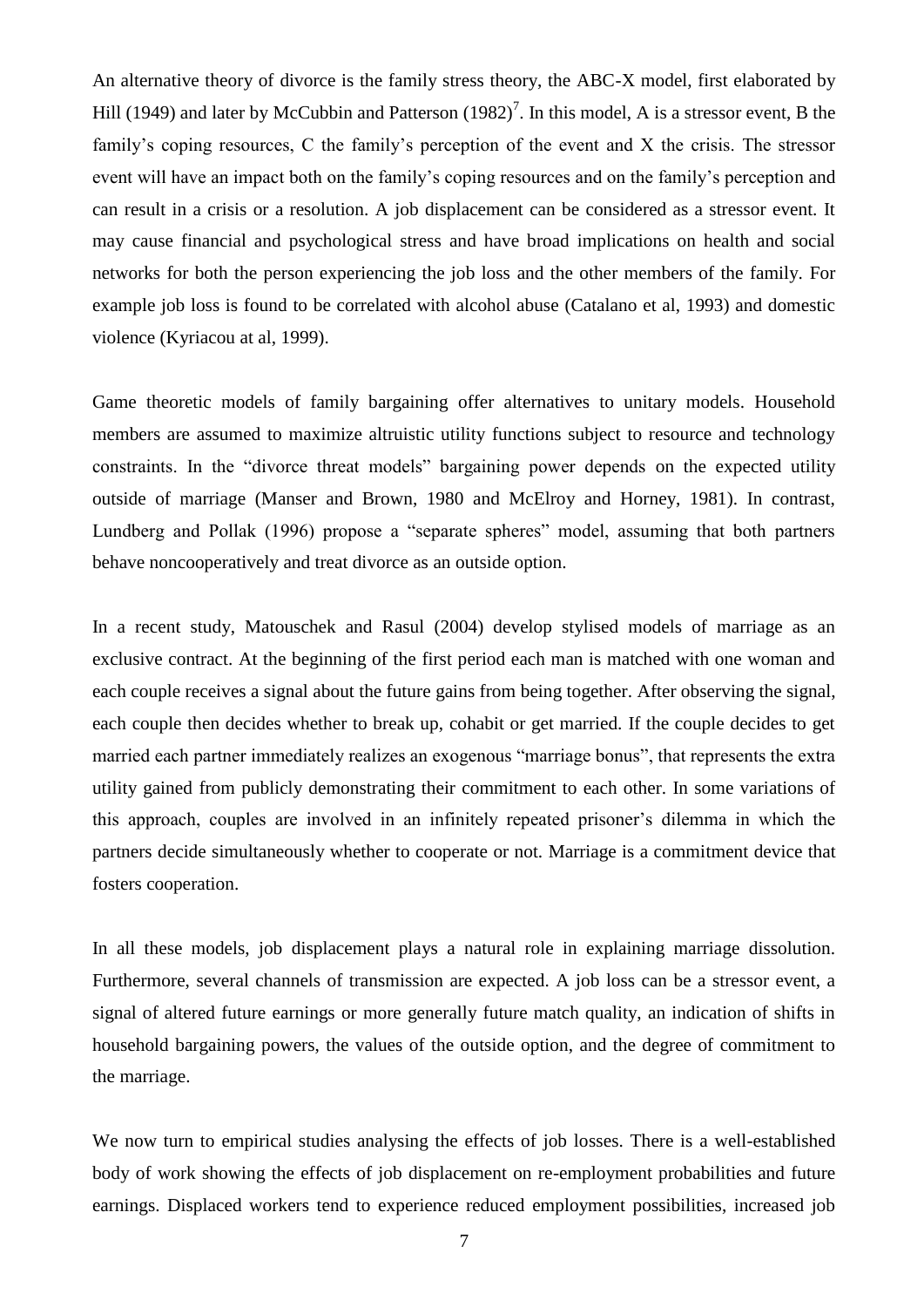instability, as well as lower earnings' profiles (Ruhm, 1991; Jacobsen, Lalonde and Sullivan, 1993; and Chan and Stevens, 2001). A growing number of studies consider the effects of job loss on the behaviour of other members of the family. For example Stephens (2001) analyses family consumption changes after the husband's job loss; also Ercolani and Jenkins (1999) and Stephens  $(2004)$  focus on wives' labour supply changes in response to the husband's job loss<sup>8</sup>.

Changes in family labour supply and consumption form only part of the impact of job loss and the reduction in earnings. Recent work shows substantial impacts of unemployment on mental and physical health and well-being generally. There is a large empirical psychological literature<sup>9</sup> investigating the impact of unemployment on the incidence of low life satisfaction, depression, low self-esteem, unhappiness, and even suicide. The negative income shock is but one source of these effects as employment is also a provider of social relationships, one's identity in society and individual self esteem (Winkelmann and Winkelmann, 1998). For example, a British study by Clark and Oswald (1994) shows that unemployed people have much lower levels of mental well being than those in work and Sullivan and von Watcher (2006) find a significant relationship between job loss and mortality $10$ .

The effect of job displacements on decisions regarding fertility and marriage forms yet another dimension of the impact of job loss. These non-pecuniary adjustments cannot be regarded as being of secondary importance; divorce is ranked as the second most stressful of life events following death of a family member (Miller and Rahe, 1997). Nevertheless, there is but limited research on this aspect of the costs of job displacements; furthermore, to date these papers provide inconsistent evidence.

Jensen and Smith (1990) analyse Danish panel data and find significant effects of job losses on divorce but only for contemporaneous spells of unemployment. Job losses occurring one or two years earlier have no impact. These findings raise concerns that reverse causality may be driving findings of significant effects of job losses when the timing of events is not accounted for. Information regarding the length of the union is not used in this study.

Weiss and Willis (1997) use US data from the National Longitudinal Study of the High School Class of 1972 to study the effects of earnings shocks on the probability of divorce. Shocks or "surprises" are defined as the difference between realized and predicted earnings estimated from earnings regressions. They show that a positive surprise to a husband's earnings lowers the probability of marriage dissolution, while a positive shock in a wife's earnings raises the chance of divorce. These results are robust to the inclusion of several controls for match quality. More recent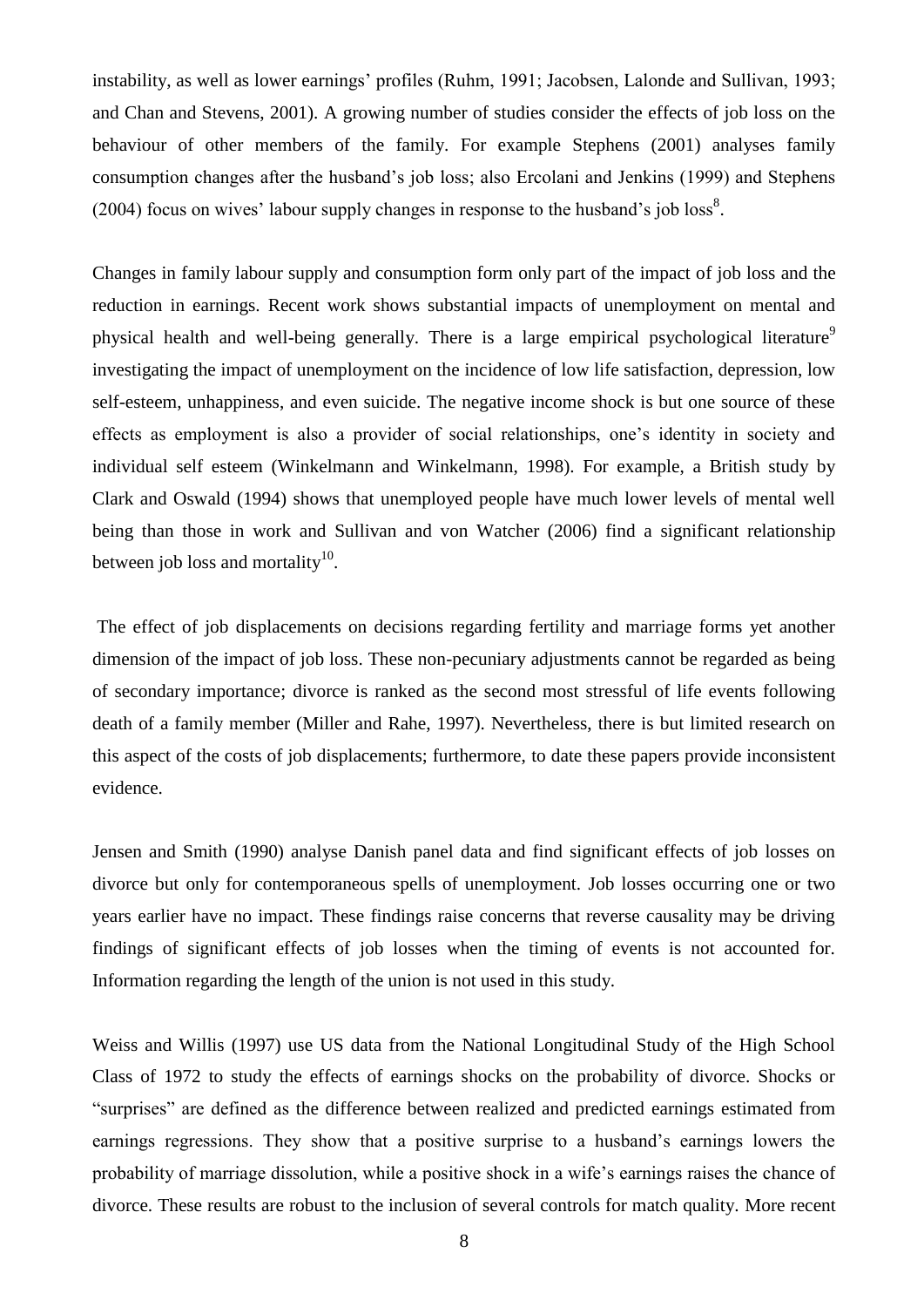studies use direct measures of earnings' shocks. For example, based on the German Socioeconomic panel data, Kraft (2001) analyses the impact of unemployment on married couples' decision to separate. The husband's unemployment is found to increase the risk of separation in the following year and this impact increases with the duration of unemployment.

Using the Panel Study of Income Dynamics, Charles and Stephens (2004) find an increase in the probability of divorce following a spouse's job displacement in the first three years. In the last part of this paper, they compare different job losses and find a significant increase only for layoffs and not for plant closures. As Charles and Stephens (2004) state "This suggests that information conveyed about a partner's non-economic suitability as a mate due to a job loss may be more important than the financial losses in precipitating a divorce." In contrast, Eliason (2004) finds a significant negative impact on the marriage's stability in the long term (up to 13 years after the displacement) caused by the husband's or the wife's job displacement due to a factory closure in Sweden.

Lastly, in an independent study to ours, Blekesaune (2008) finds a significant increase in the probability of family dissolution after any form of unemployment (experienced by husbands or wives). The paper is based on the BHPS and panel data techniques (random effects models) are used to control for unobserved heterogeneity. One major difference with our analysis is that Blekesaune does not distinguish between different causes of unemployment.

### **3. Data construction and descriptive statistics**

The analysis uses data collected in the first 14 waves of the British Household Panel Survey (BHPS), which is a nationally representative sample recruited in September 1991. The survey contained approximately 10,000 persons  $(5,500$  households) when it was constituted<sup>11</sup>. The BHPS is an indefinite life panel survey and the longitudinal sample consists of members of original households and their natural descendants. If the original members split off from their household to form a new family, all the adult members (older than 16) of the new households are included in the survey and interviewed.

In order to analyse the possible impact of job loss on family dissolution, we firstly construct a sample of all married or cohabitating couples in the BHPS. A dataset, containing consolidated marital, cohabitation and fertility histories for the 29,065 adults, interviewed at least once during the survey is available together with the original data (see Pronzato, 2007). This dataset provides the starting and end date of each union. If the union is a marriage, one or both partners can die, they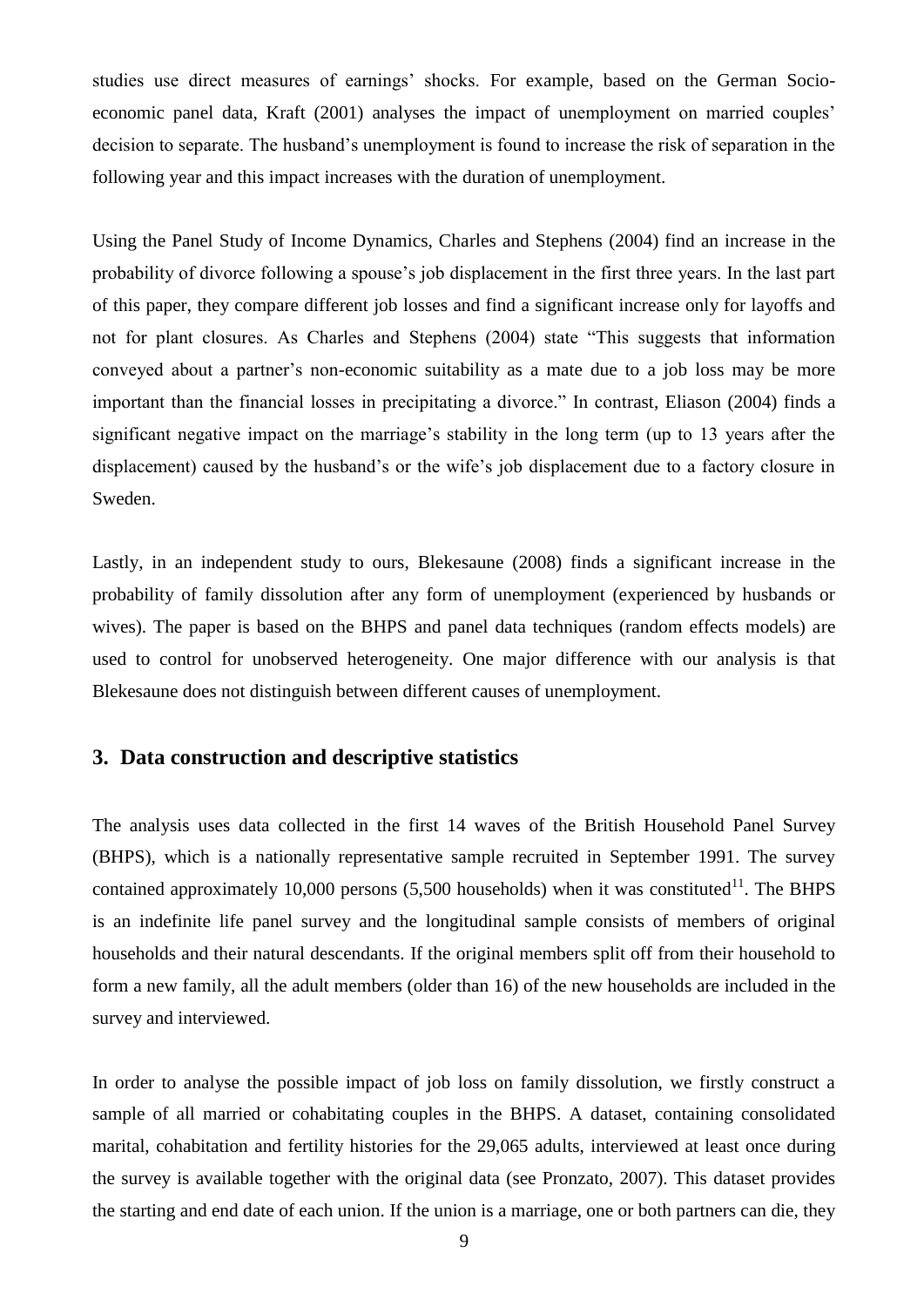can get divorced, separated or stay together. If the union is cohabitation, the partners can split, get married or they can continue cohabitating. In this analysis, we do not distinguish between marriages and cohabitations. If the two partners cohabitate before marriage, we consider the cohabitation starting date as the union starting date. If there is a separation before the divorce, the date of separation is considered as the union end date  $12$ .

A divorce binary variable is defined to equal 1 when the end date from the family data set indicates a separation, a divorce or a split (for cohabitating partners) and when this is the last time the couple is observed being together in the survey. Usually, this can be easily confirmed by subsequent observations in consecutives waves. A very small number of individuals<sup>13</sup> disappear from the survey for one or more interviews when still married or cohabitating and re-appear with a different marital status (divorced or separated). For these couples, we assume they separate in the first year that they are not observed in the survey<sup>14</sup>. If a union ends, the partners are subsequently dropped from the analysis sample. Also, couples in which the man is younger than 16 or older than 65 years are dropped $15$ .

The analysis sample includes second and later marriages. Also we include both flow and stock samples. The flow sample consists of marriages starting in1991 or later while the stock sample includes unions in existence at the start of the survey period. Separate models are estimated for these two groups as part of the sensitivity analysis. Families formed before the beginning of the survey can have idiosyncratically higher levels of durability and represent better matches. A finding that job losses increase the probability of divorce *even* in families which are idiosyncratically stable forms a conservative lower bound for the population at large.

Information on labour market behaviour and periods of unemployment is collected in different sources within the BHPS. At each interview, the individual is asked about his/her current employment situation<sup>16</sup>, and whether he/she did any paid work or was away from a job in the week prior to the interview. Retrospective information about labour force behaviour and all employment spells over the previous year is also collected. G. Paull has compiled a special data set containing labour forces spells (defined in terms of spell state, start date and end date) for each individual after leaving fulltime education until the time of the interview (Halpin, 1997, Paull, 1997 and Paul 2002). This data set is complete for the first 11 waves of the BHPS and reconciles multiple sources of information on employment spells.

The reason for the termination of an employment spell is not included in the Paull data set and was derived from the job history files. When providing the reason for leaving a job, individuals can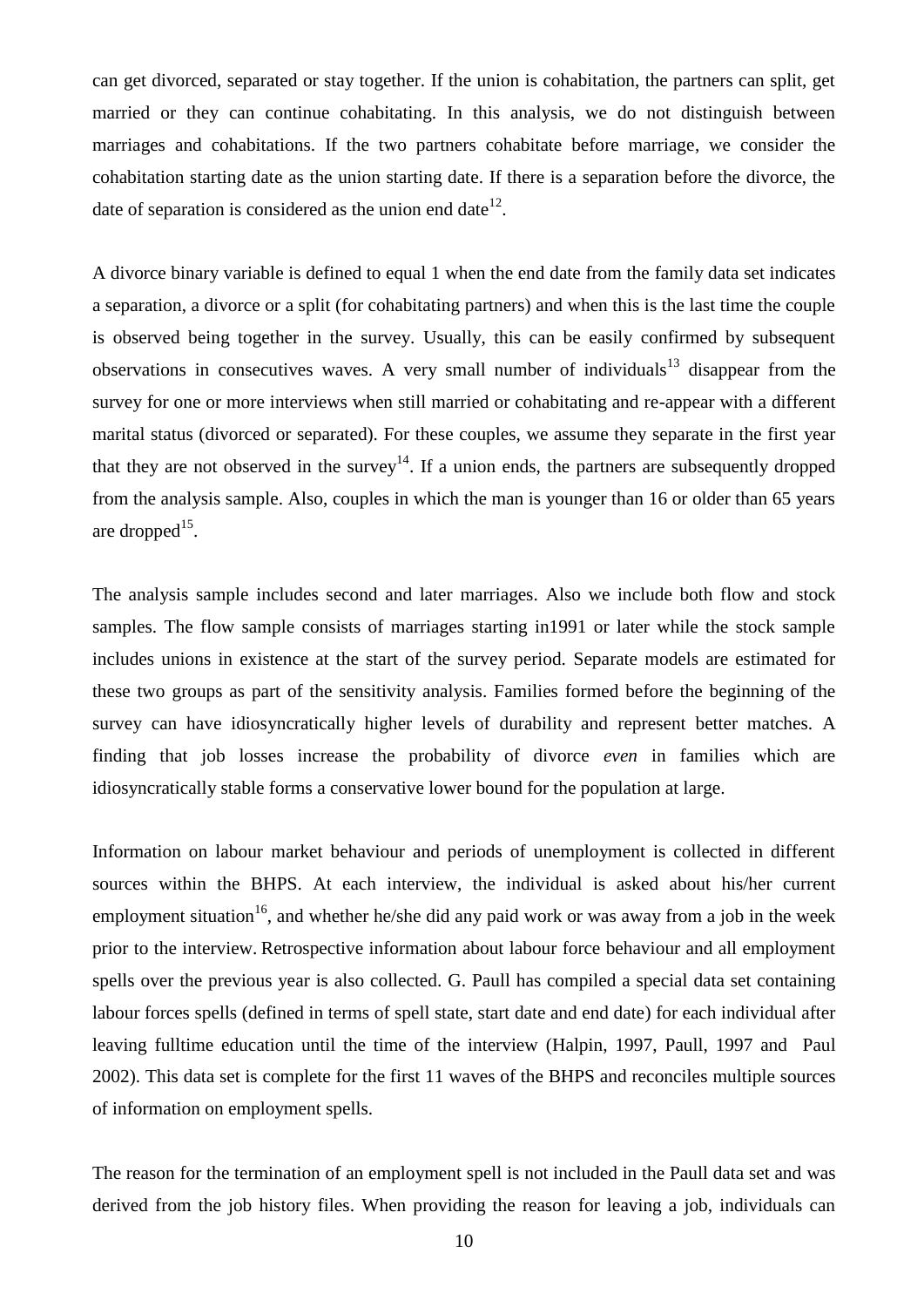choose among the following alternatives: promoted, left for better job, made redundant, dismissed or sacked, temporary job ended, took retirement, stopped for health reasons, left to have a baby, children/home care, care of other person, and other reasons. In this paper we focus on involuntary displacements and consider only dismissals, redundancies and temporary job endings as job losses. Also, only job losses experienced by the male partner are considered.

All involuntary job losses are expected to lead to negative shocks on earnings but dismissals are more likely to incorporate individual traits and act as signals for the future match quality. Temporary jobs are similar to dismissals in the sense that there may be an individual-specific reason for the non-renewal of the contract; but it is also possible that the end date of the job was fixed in advance (with no chance of renewal) in which case there is no signalling effect contained in the termination of the employment spell (although there may be in the acceptance of such jobs). [The](http://en.wikipedia.org/wiki/United_Kingdom) British redundancy law allows three reasons for redundancy: total cessation of the employer's business (whether permanently or temporarily), cessation of business at the employee's workplace and reduction in the number of workers required to do a particular job. Moreover, the employment law clearly specifies that, in a redundancy situation, the employer should select workers fairly and should consider any alternatives to redundancy (this includes offering alternative work). Workers are eligible for redundancy payments after two years of tenure on the job.

Despite its legal definition, redundancy can be used more generally as a term for involuntary separation and respondents may be willing to report redundancies in cases of dismissals<sup>17</sup>. This will blur the distinction between dismissals and redundancies and inflate the effect of redundancies on marital dissolution. We follow Borland et al (2000) and construct a more stringent definition of redundancy using information on the industry of the job just ended. Specifically, data on industryspecific workforce growth rates is collected from published UK government statistics and a three years moving average growth rate for each industry is constructed. In some models, redundancies from jobs in industries with declining employment are treated separately in the analysis. Finally we include interaction terms of redundancies with calendar year dummies for 2000-2001. These years correspond to recessionary conditions in the labour market. Redundancies during those years are less likely to be influenced by individual-specific characteristics and to indicate new information regarding the husband's traits.

Table 1 lists the explanatory variables (other than job displacements) used in the empirical model. The choice of regressors follows the literature and includes human capital indicators, income, children, and similarities between partners. These variables measure variations in the utility of staying in the marriage, the value of the outside option, bargaining powers, and the quality of the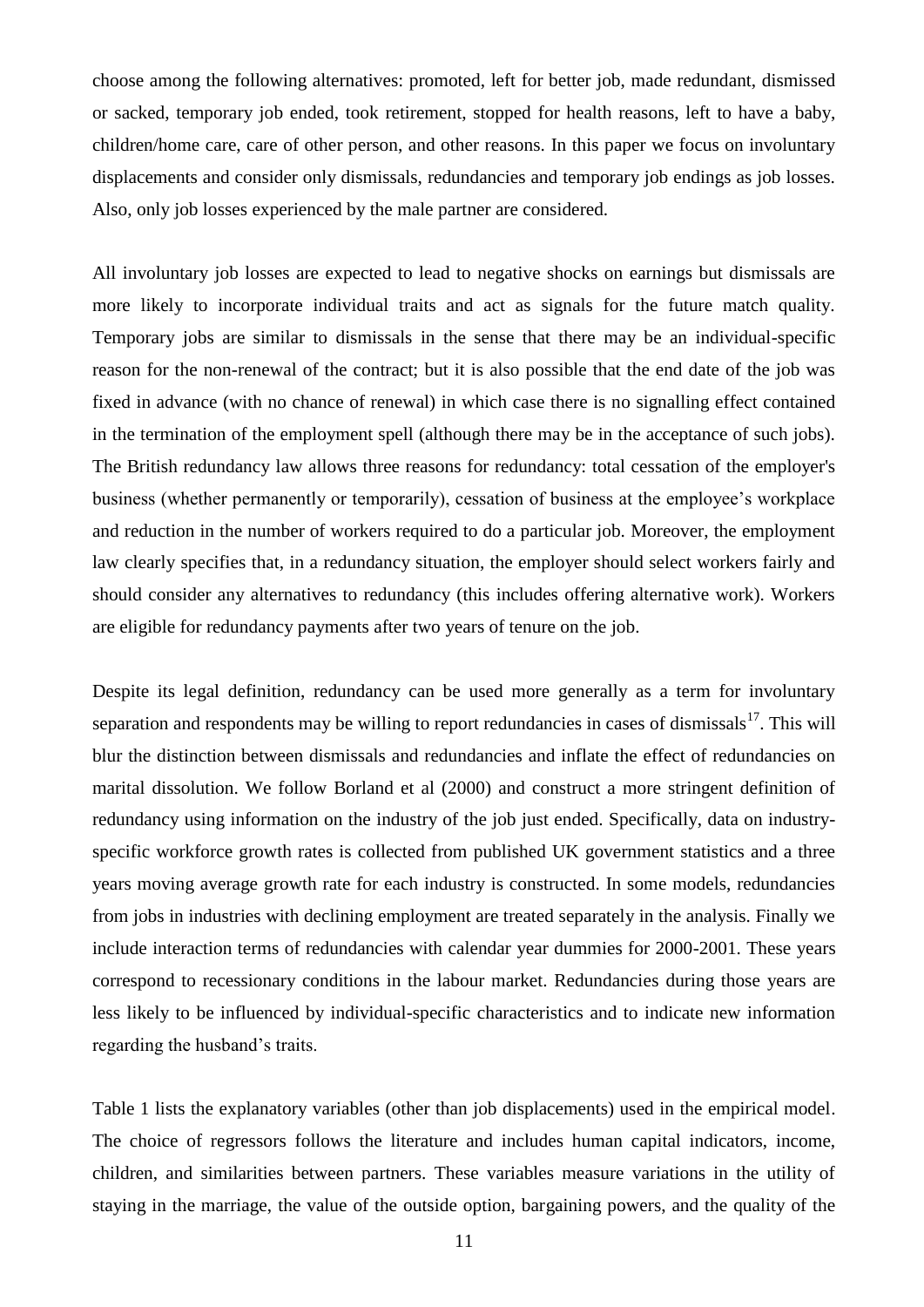match. Income is measured as household non labour income and includes pensions and other benefits, government transfers and investment income. The use of yearly income helps smooth out effects of unusually high income receipt in any 1 month. Empirically, both yearly and monthly incomes produce very similar results. Nonlabour income for the wife and husband is included separately $^{18}$ .

Other variables included are: highest educational qualification attained (Degree, HND/A level, CSE/O level, No qualification), number of children, a binary indicator of the wife's employment status and two match quality characteristics. The economic literature related to marriage and divorce underlines the importance of "good matches". Couples are characterised by their "match quality" at the start of the relationship and this is an important predictor of the future stability of their union. Factors such as similar life experiences and goals can affect the intensity of the initial connection and help determine the probability of a long term marriage. We include information about differences in age of the partners and similarities in educational attainment to capture variations in match quality across couples.

The final sample contains 7,517 couples and 45,322 observations. Figure 1 displays the percentage rate of divorce/separation for couples who are in the analysis sample. From these raw numbers, we can see that on average about 2% of unions are dissolved by divorce or separation each year and the incidence of dissolutions trends slightly downwards over the length of the union. (Note that the average duration of unions increases over time even in the unbalanced sample.) In total, 653 dissolutions are observed in the sample.

#### **Figure 1 here**

Table 2 presents the number of job losses by year in the analysis sample. In total, there are 2,057 displacements consisting of 1275 redundancies, 205 dismissals and 577 temporary job endings. If a husband experiences more than one type of job loss in any year, this information is used in the analysis<sup>19</sup>. Generally, the incidence of displacements decreases over the 14 waves as the average age of the sample rises. Exceptions occur around the recession of 2000-01 especially for redundancies. In any one year, the incidence of job displacement for any of these causes is around 4 to 5%. This shows the importance of large samples when studying this topic.

Figure 2 presents the distribution of length of marriages/cohabitations in the sample, by job loss experience. From the raw figures we see that marriages with no job loss experiences are shorter on average. This result is consistent with Charles and Stephens (2004).This would seem to contradict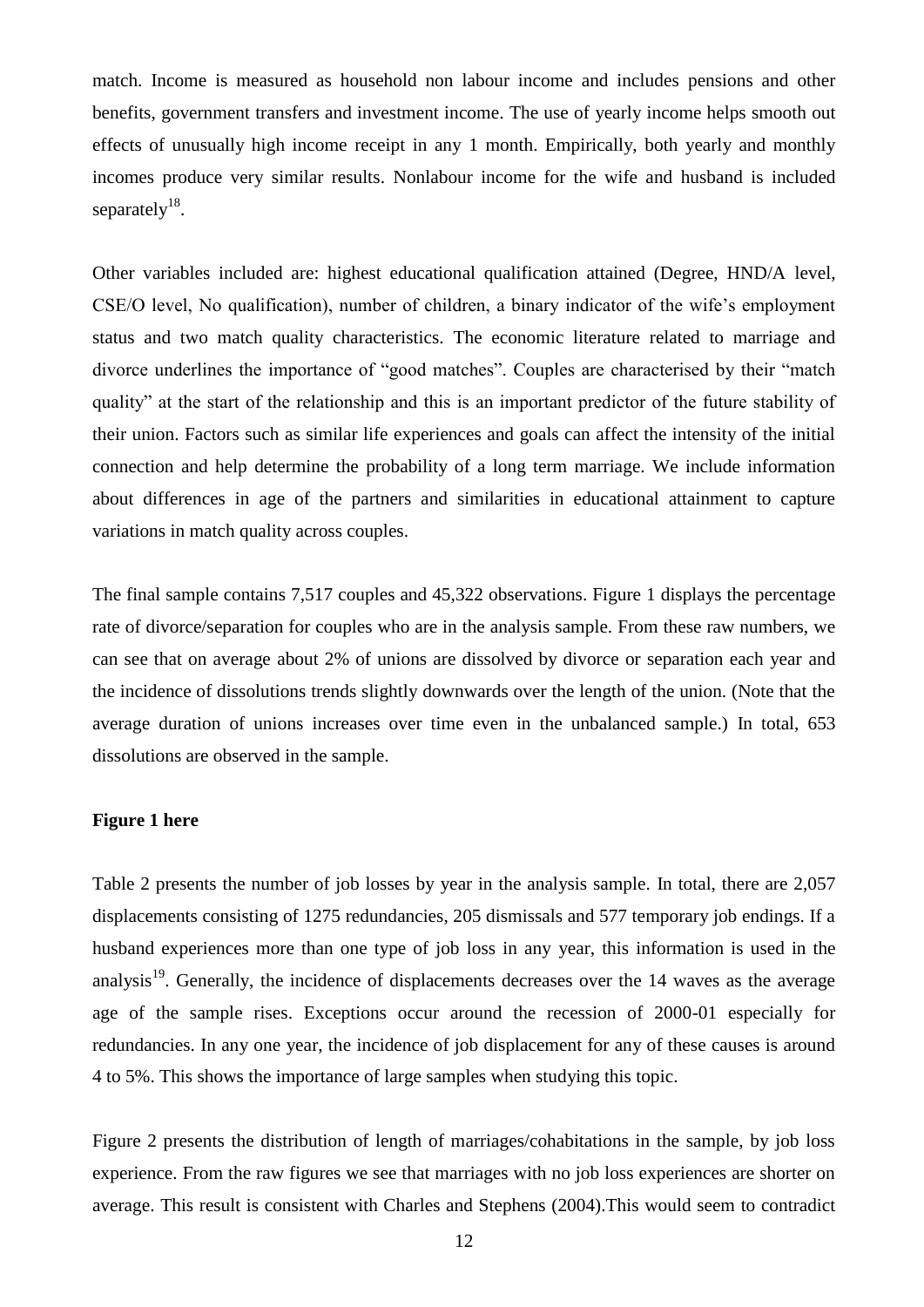the theoretical predictions discussed above. However, these figures do not take into account other characteristics in particular the match quality. Shorter marriages may have failed because of relatively bad match quality and since these observations do not remain in the sample of couples, they are less likely to appear in the sample that has experienced displacements. This illustrates the importance of controlling for characteristics of the union (observed and unobserved) and in particular, state dependence in the effect of marital duration.

#### **Figure 2 here**

Table 3 presents sample means of demographic and socio-economic variables among couples with and without job loss experience. The sample of couples where husbands do not experience any job loss is on average older (both partners) and better educated (both partners). Also, the household nonlabour income is higher and the number of children lower. All this corresponds with a stereotypical view of those households where partners are relatively successful in the labour market and hold more secure jobs. Also indicators of good match quality are slightly higher. The table includes the divorce rate by characteristic for the two samples. In general, couples with a job loss experience also have higher divorce rates. The highest divorce rates are found for partners who got married at a very young age and have middle to low educational qualifications.

## **4. Estimation methods<sup>20</sup>**

We estimate a discrete time proportional hazards model, to investigate the effect of job loss on the probability of a marital dissolution at time t, given that the partnership has survived until t-1. A discrete time representation of the continuous time Cox proportional hazards model can be written as:

$$
h_i(t) = \Pr[T_i = t | T_i \ge t, x_i(t)] = 1 - \exp[-\exp(x_i(t)^\prime \beta_i(t) + \gamma(t))]
$$

where t denotes time in the union,  $h_i(t)$  is the hazard at time t for couple i (the dependence on x and estimation parameters is suppressed),  $x_i(t)$  is a vector of covariates that vary across unions i and with time t,  $\beta_i(t)$  is a vector of coefficients (the subscript i is added to allow for unobserved matchspecific effects), and  $T_i$  is a discrete random variable representing the time at which the union ends.  $\gamma(t)$  is the log of the integral of the underlying continous time baseline hazard between t and t+1. Variables and parameters are assumed constant between t and t+1 for all t. The form of the hazard as an extreme value distribution is implied by the proportional hazards specification.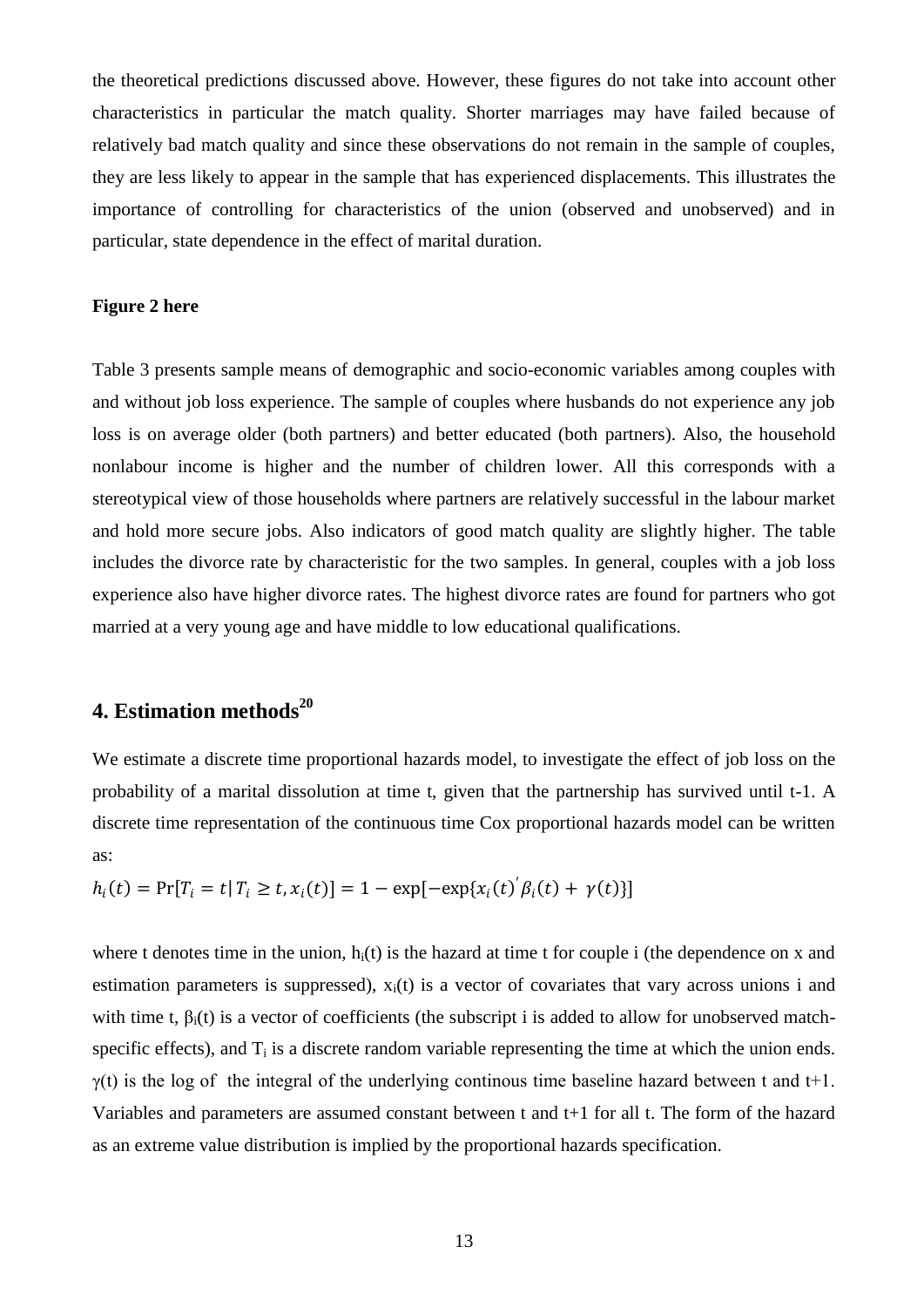The sample log-likelihood function of the observed duration data can be simplified by defining a dummy variable  $a_{it}$  equal to 1 if  $t = T_i$  and the marriage is non-censored (a divorce is observed at time t) and  $a_{it} = 0$  otherwise (the marriage continues on to t+1 or is censored at time t). The loglikelihood function can be written as:

$$
\ln L = \sum_{i=1}^{N} \sum_{t=\tau_i}^{T} [a_{it} \ln(h_i(t)) + (1 - a_{it}) \ln(1 - h_i(t))]
$$

where N denotes the number of couples in the sample, T is the maximum marital duration observed in the sample, and  $\tau_i$  equals 1 for the flow sample and the duration of the i<sup>th</sup> union in 1991 for the stock sample (constructed using the starting date of the union). The main issues in specifying this model revolve around the form of the dependence of  $h_i(t)$  on t, in particular the form of the baseline hazard and any other coefficients that should depend on the time in the relationship; and the dependence of  $h_i(t)$  on i, in particular the presence and form of couple-specific, time-invariant and unobserved effects.

In the simplest model, the hazard depends on duration only through the variation in the covariates and there is no couple-specific time-invariant unobserved effect. The log likelihood becomes:

$$
\ln L = \sum_{i=1}^{N} \sum_{t=\tau_i}^{T} [a_{it} \ln(h_i(t)) + (1 - a_{it}) \ln(1 - h_i(t))]
$$

The log-likelihood differs from common binary choice models (logits and probits) only in the distribution of the error. In this case, the baseline hazard is invariant and is estimated by the constant term  $\gamma$ . The presence of unobserved match quality and the evolution of relationships over time suggest that these are overly restrictive assumptions.

The assumption of a constant baseline hazard is relaxed and various specifications for the dependence on duration are estimated. We make the common assumption that the only duration dependent parameters are those characterizing the baseline hazard. It is well known that ignoring unobserved match-specific and time-invariant heterogeneity will cause the overestimation of negative duration dependence since it then becomes the only form of correlation over time in the model (other than that present in the covariates). We estimate models with random effects to control for unobserved heterogeneity. With single spell data, it is not possible to control for general correlations between the match-specific unobserved effects and the covariates; we follow the literature and maintain the assumption of random unobserved match-specific effects independent of the covariates. The unobserved heterogeneity is assumed to be multiplicative in the hazard rate specification and normally-distributed. Specifically, the hazard takes the form: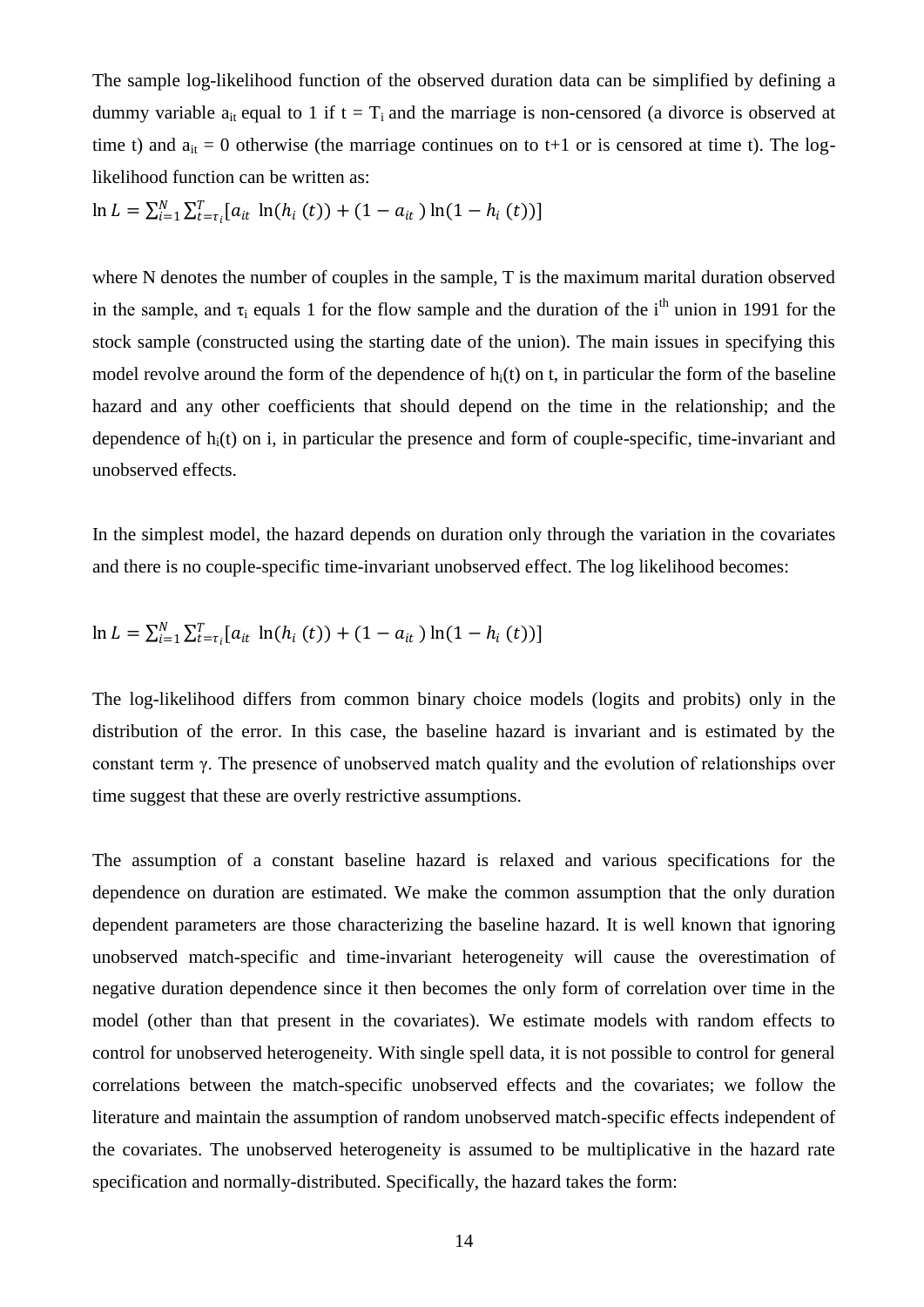$$
h_i(t) = 1 - \exp[-\exp(x_i(t)^\prime \beta(t) + \gamma(t) + \ln(\varepsilon_i))]
$$

where  $\varepsilon_i$  is a normally distributed random variable with unit mean and constant variance  $\sigma^2$ . Independence between  $\varepsilon_i$  and  $x_i(t)$  (and the censoring date) is a maintained assumption<sup>21</sup>. See Wooldridge (2002) pp. 700-714 for more details on this and on the assumptions regarding the types of covariates that can be included (i.e. external covariates).

Generally, flow samples are drawn from a population of short spells since their duration is limited by the survey period (in our case 1991-2003). On the other hand, long spells are overly represented in stock samples since spells that began and ended before the first interview are excluded. This is the problem of length-biased sampling. In our analysis sample, these two subsamples are fairly evenly divided: the stock sample contains 22046 observations (with 232 divorces and 899 job displacements) while the flow sample numbers 23276 (with 421 dissolutions and 1158 job losses). In order to check that the specification of the hazard (in particular the baseline hazard and the unobserved heterogeneity) is sufficiently general to represent the non-random selection between stock and flow samples, we estimate separate models for the subsamples and compare results.

The independence assumption which must be maintained with random effects has implications for the measurement of the impact of the job displacement variables. Specifically, in models with unobserved time-invariant random effects, any signal contained in a job loss variable must be independent of the initial unobserved match value. One can easily imagine violations of this assumption. A strong marriage may be harder to influence; hence the signalling effect of a dismissal may be lower for these couples. Sensitivity analysis with a wide variety of specifications (especially that of the baseline hazard) is needed to check for the importance of this assumption.

Furthermore, since this study focuses on the effects of job displacements on the duration of marriage, the distinction between duration dependence (the shape of the baseline hazard) and unobserved heterogeneity is secondary. In other words, the specification of a flexible baseline hazard capturing both duration dependence and unobserved heterogeneity would work just as well for our purposes. Separating out unobserved heterogeneity does not change the effects of the covariates on the mean duration. It is useful however as an indication of how well the baseline hazard is specified. Given the restrictive assumptions needed on the form of the unobserved heterogeneity, it is useful to consider models without this component. Consequently, we estimate and present specifications with and without unobserved heterogeneity and look at the robustness of results on job displacements.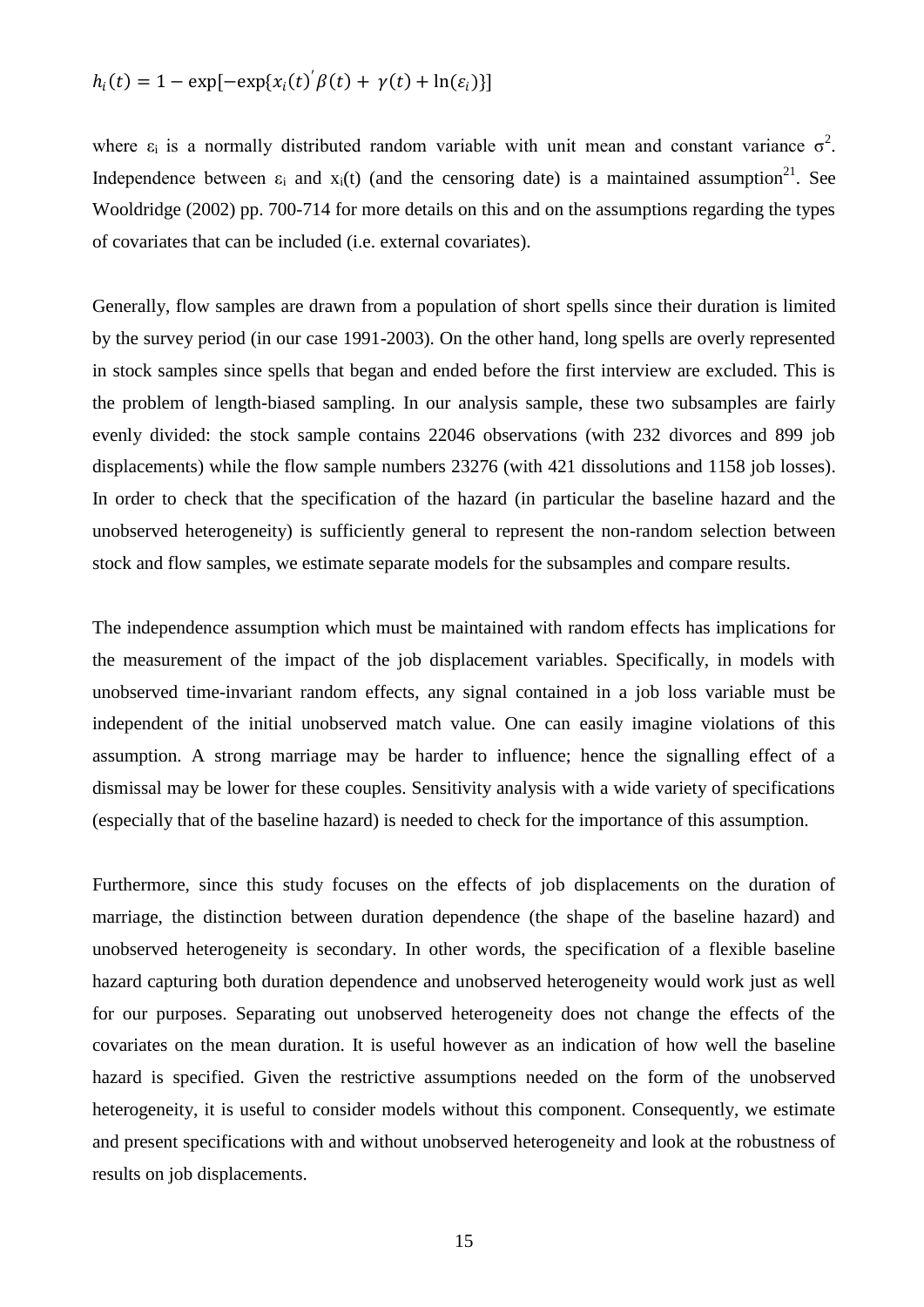It is helpful to relate the econometric framework to a stylized marriage model where individuals decide to stay married as long as the value of the match surpasses the outside option. Let  $q_{0i}$  denote the match quality at the time of marriage for couple i;  $q_{0i}$  captures the partners' knowledge of their and their partner's personality traits as well as their expectations regarding the future. The match quality will evolve over time depending on choices (e.g. the decision to have children) and shocks (e.g. involuntary job losses). Let  $q_{ti}$  represent the match quality at time t, then we can write  $q_{ti}$  =  $f(q_{0i}, q_{1i}, ..., q_{t-1i}, e_{ti})$  where  $e_{ti}$  represents the innovation to match quality at time t. Similarly, the outside option to the partnership, say  $z_{ti}$ , evolves over time depending on observable and unobservable factors. A divorce will occur when  $q_{ti}$  -  $z_{ti}$  < 0. The probability of divorce at time t for existing marriages -the hazard rate- is then a function of match quality relative to outside options and this in turn is dependent on the initial values and the innovations over time.

In the econometric framework explained above, the baseline hazard captures the evolution of the match quality over time (relative to outside options) that is systematic across couples. The timeinvariant unobserved random effects capture the distribution of initial match quality (relative to outside options) across couples and the x variables measure the effects of couple and time specific observables on the match quality relative to outside options.

Since the data are annual and the exact timing of events during the year is unknown for most variables, our specification of the hazard links the probability of dissolution during a time period t with control variables measured at t-1. This will alleviate any reverse causality between divorce and explanatory variables in particular the job loss variables. We also include additionnal lagged observations of job losses. This can be motivated as follows. Consider a person-specific dismissal. This event implies a negative shock in earnings and a reduction in the value of the marriage. It also may signal a shift in the perceived characteristics of the partner and a further reduction in the value of the marriage. If this effect is only felt for a short time then including the one-period lagged dismissal is sufficient. If the job loss implies a permanent drop in earnings or a permanent revision in the value of the match then the job loss will permanently alter the probability of divorce. This means that all past job losses should also be included in the specification of the divorce probability. Effects of job losses that fade relatively quickly would require the inclusion of a few lags only. We experiment with various specifications of the lagged job loss variables. Finally assuming that redundancies are exogenous and do not convey signals regarding the partner's traits, we expect effects from longer lags in these displacements to be small relative to other forms of displacements as they represent dependence caused by earnings losses only.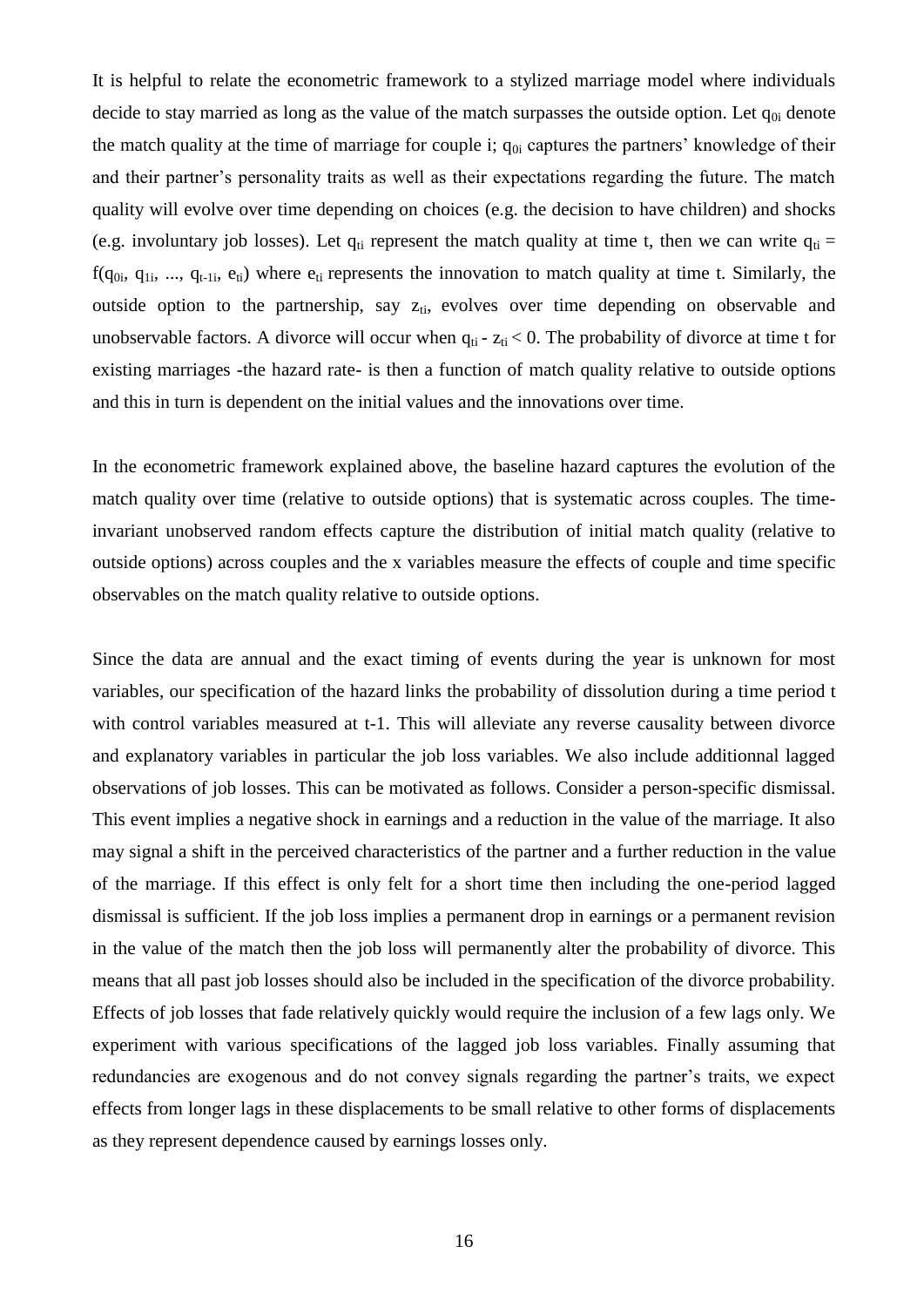The interpretation given to variations in the job loss variables is related to the potential endogeneity of these regressors. As seen above, reverse causality (the increased likelihood of a job loss due to the imminent breakdown of the partnership) can be reduced by taking into account the relative timing of the events. A second source of endogeneity, the omission of common important variables is in some sense a component of the model. In this case we consider the possibility that the probability of job loss and divorce could be correlated due to a common trait of the individual or match not observed in the data. In the context of our duration model, any variation across couples in unobserved traits that are time invariant or that evolve systematically over the length of the marriage will be controlled for by the couple-specific effects and the baseline hazard. There remains the possibility of an unobserved, match-specific and time-varying trait which is correlated with the job displacement.

In other words, a particular worker could be chosen for dismissal because he has a (previously unknown or unimportant) character trait which is then signalled by the displacement and leads to a revision of match quality and perhaps divorce. In this case, the effect of the job loss should be attributed at least in part to the signal rather than the job loss itself. This is what we believe to be the case for dismissals and temporary job endings and this is how we interpret their impacts. As seen below, the evidence for redundancies is quite different and points to less if any signalling role. To conclude, we also estimate models excluding job losses other than redundancies in order to see if the impact of redundancies remains stable after the omission of the likely endogenous job losses.

### **5. Results**

After much experimentation with various specifications, our main model consists of a set of regressors that include two lags in the job loss variables, no unobserved heterogeneity, and a piecewise linear log baseline hazard with three segments: years of marriage <7, 7≤ years of marriage ≤14, and 14< years of marriage. For comparison, we also present results of models that include a third lag in the job loss variables and unobserved heterogeneity. The main model is parsimonious and fits the observed data well. Figure 3 shows the raw smoothed incidence of divorce along with the predicted value obtained from the main model. As can be seen, the model performs very well except for the durations greater than 40 years where the number of observations is small.

#### **Figure 3 here**

To simplify the analysis we use a piece-wise linear specification in the log of the baseline hazard rather than the baseline hazard. (As seen in figure 3 this models fits the data well.) It does make the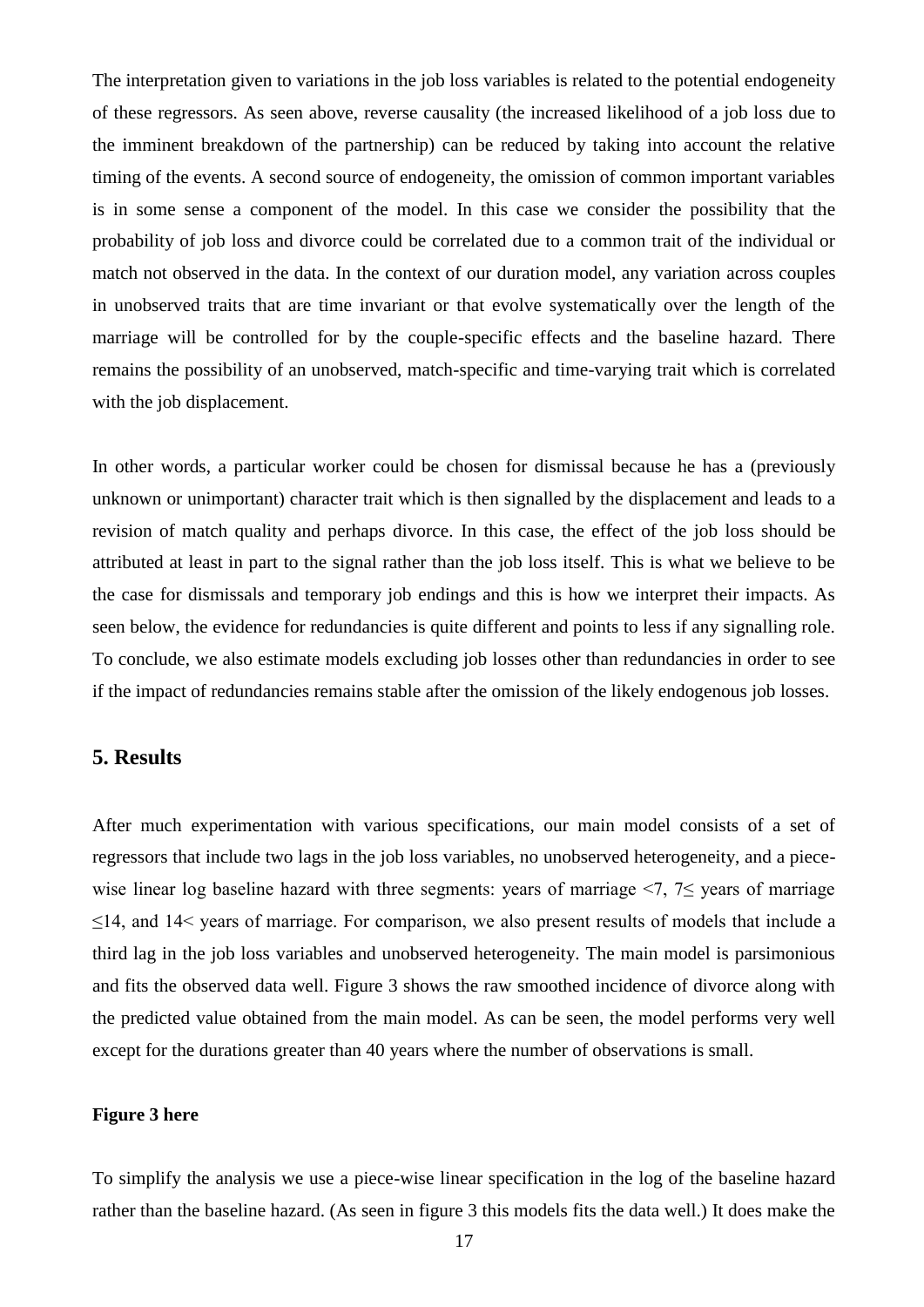interpretation of the coefficients on the duration variables less straightforward but since these are not the main variables of interest we keep this specification. Experiments with other models of the baseline and inclusion of additional log linear segments do not improve significantly upon the chosen specification.<sup>22</sup> Also, as shown below the addition of unobserved heterogeneity has hardly any effect on the coefficients of the model. This is consistent with the baseline hazard capturing most of the correlation in the probability of divorce across time for individual couples.

The tables of results report coefficients and their standard errors. An element from the coefficient vector  $\beta$ , say  $\beta^k$ , represents the effect of a small change in  $x^k$  on the log hazard of a divorce if  $x^k$  is a continuous covariate; i.e.  $\beta^k = \partial \ln(h(t))/\partial x^k$ . For a categorical variable say  $x^j$ ,  $\beta^j$  represents the shift in the log hazard:  $\beta^j = ln(h(t|x^j=1))$ -ln(h(t|x<sup>j</sup>=0)). Results are also presented in the relative risk format  $(exp(\beta))$ ; these represent proportional changes in the hazard due to the change of  $x^j$  from 0 to 1 or the addition of 1 unit to  $x<sup>k</sup>$ . For specifications with unobserved heterogeneity, the unobserved component is set at the mean value, that is  $\varepsilon_i=1$ . Standard errors are clustered by couple and are robust to correlation across time for the same household.

Table 4 presents models with 2 lags in the job loss variables. In the left-most column of results, the model includes one job loss variable representing the incidence of (at least) one involuntary displacement: either a dismissal, redundancy or temporary job ending. The effect is large; the probability of divorce almost doubles the following year. The average probability of divorce in any one year is around 2% hence a job loss would raise this to almost 4% on average for the sample. The effect persists and two years later the probability of divorce is still 90% higher. These are significant at conventional levels.

The middle column shows the effects on dissolution of job losses separately for the different types of displacement. Losing one's job due to a dismissal has the highest effect on divorce: the probability is increased by 150% one year later and 100% two years later. These are individually significant. A job loss due to redundancy has the smallest effect: 50% increase one year later and 16% two years later. The latter is not statistically significant. The effects of temporary job endings are in between the two. These results are consistent with the interpretations discussed above; that is, dismissals have a larger signalling content regarding the future match quality. Redundancies represent mostly negative earnings shocks and hence the effects are smaller and more short-lived. Both dismissals and redundancies have effects that taper off with time. The effect of temporary job endings does not decline in the second year but when 3 lags are used the effect tapers off over time and is insignificant for the third lag (these results are discussed below).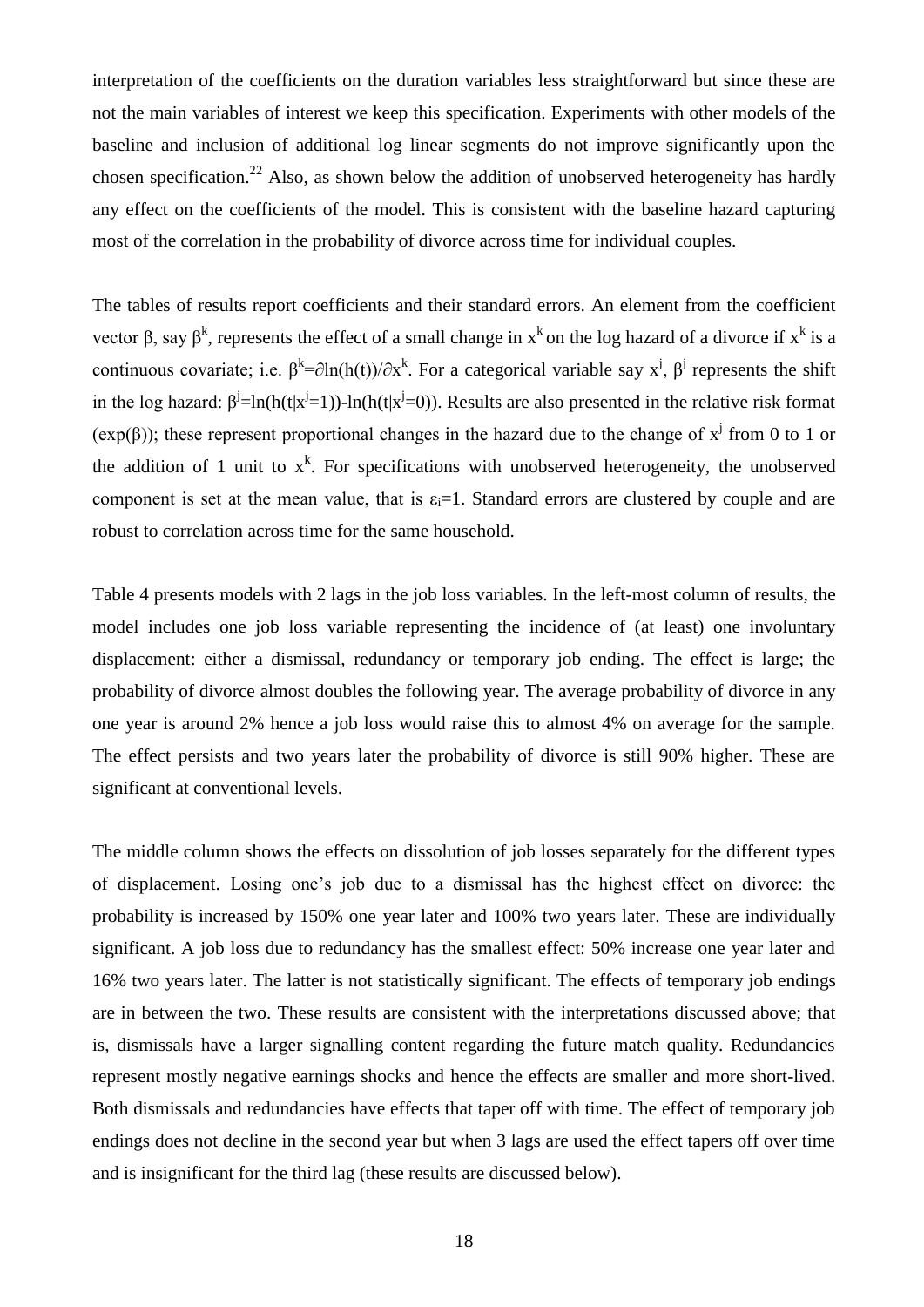In all regressions, we find strong evidence of duration dependence in marital stability. In general, the longer partners have been together, the smaller the divorce hazard. This result is consistent with the traditional marriage model: the longer people have been married (or cohabitating), the more time they have had to familiarize themselves with their partners' characteristics and the more time they have had to evolve strategies for dealing with any problems. However, this negative duration effect does not hold for the intermediate years (7 to 14). Specifically, the log baseline hazard shows a steep decline for the first 7 years followed by a slightly increasing segment for the durations between 7 and 14 years and a gently declining hazard for durations longer than 14. This matches the observed data well as seen in Figure 3.

The right-most columns present results of a model similar to the main model except for the addition of unobserved heterogeneity or "frailty" in the form of a normally distributed random effect. A test that the unobserved effect is constant leads to the rejection of the null at conventional levels of significance (the p-value on the standard deviation of the random effect equals 0.047). Nevertheless the effects of this specification change on the estimated coefficients are minimal. Coefficients are affected at the second decimal point only and there are no sign reversals. None of the conclusions regarding the job loss variables are affected. It is interesting that the major effect on the baseline hazard is to make the first segment slightly flatter. This is not surprising since the unobserved heterogeneity now captures some of the negative duration dependence.

Turning to results of the main model with respect to other variables, we find that varying education levels causes significant effects on divorce probabilities but only in the middle of the education distribution. A lower high school qualification (CSE O level) raises the probability of divorce by 40% compared to the highest educational level which is that of a university degree. This is found for both men and women. The similarity of education across the two partners does not matter. This is consistent with overall results by Charles and Stephens (2004) in US data.

The wife's employment status and level of nonlabour income have no significant effects while the husband's nonlabour income shifts the hazard down significantly. Greater levels of monetary wellbeing may reduce stresses experienced by the relationship. It is interesting that in the British data we find no significant effects of the number of children on the probability of divorce. Charles and Stephens found a negative effect of children on the probability of divorce in US data. A large difference in age at the time of marriage increases the probability of divorce significantly by 35%. This could be an indication of poor match quality.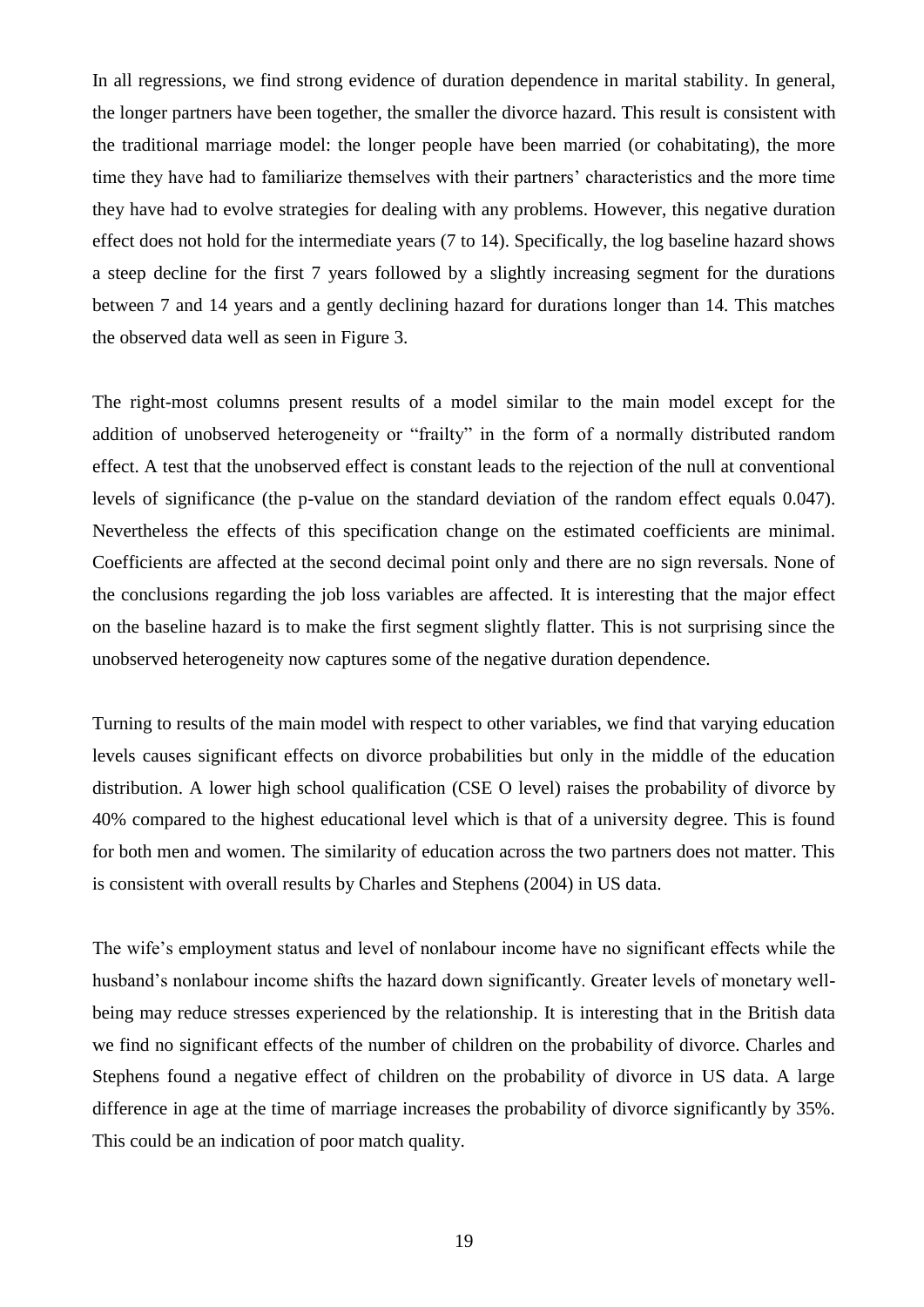Table 5 presents coefficients on the job loss variables and the baseline hazard for specifications in which the number of lags on the displacement variables is varied. (Other regressors are the same as in the main model.) When only one lag is included, the job loss variables are individually and jointly significantly different from zero and quantitatively, they are not very dissimilar from the corresponding results in the main model. When 3 lags are included, results change substantially. In this case the sample size is reduced to 27,665 and only one coefficient is individually significant. Furthermore joint tests cannot reject the null that all 3 coefficients on the job loss variables lagged 3 times are zero. A joint test on the coefficients of the job loss variables lagged twice also does not lead to rejection of the null. It may be that the loss of sample observations and the presence of correlations across the lagged job loss variables prevent the measurement of existing persistent effects. In any case, long term dynamic effects of job loss cannot be detected in these models.

Charles and Stephens (2004) also found that the effects of job displacements were short run. In their specification, displacements in the previous 3 years were grouped and these had significant positive effects on the probability of divorce. There was no evidence of effects for those job losses that occurred in the previous 4 to 5 years. For job losses that occurred more than 5 years ago, a negative effect was found in the case of layoffs but no effects were detected for displacements due to plant closures. They interpret the long term effects from layoffs as an indication that the marriages involved survived a crisis and came out with a strengthened relationship. They also argue that the lack of effects in the medium term following a displacement can be perceived as evidence that the effects they do find (either from plant closures or layoffs) cannot be due to an omitted (time-invariant) variable. In the context of our paper, the omission of a time-invariant effect also cannot explain the effects of job displacements since results from the random effects model are virtually the same as those of the main model.

Table 6 presents 2 models in which the effect of job displacements is allowed to vary depending on the state of the economy or industry (these models include all other regressors added in the main model and listed in Table 3). A job loss that occurs during a recession will contain less of a signal about individual performance. If this is a significant component of the impact of the job loss, we expect to see a reduction of the effect during recessionary years. The top panel of Table 6 presents the coefficients on the job loss variables separately for the years 2000-01. Displacements in t-1 or t-2 are grouped to increase the incidence of job losses in the two recession years. Only temporary job endings are significant in 2000-01. Still the coefficient on redundancies doubles (the earning shock is higher in recessions) while that of dismissals is reduced by a factor of 4 (the signalling effect decreases).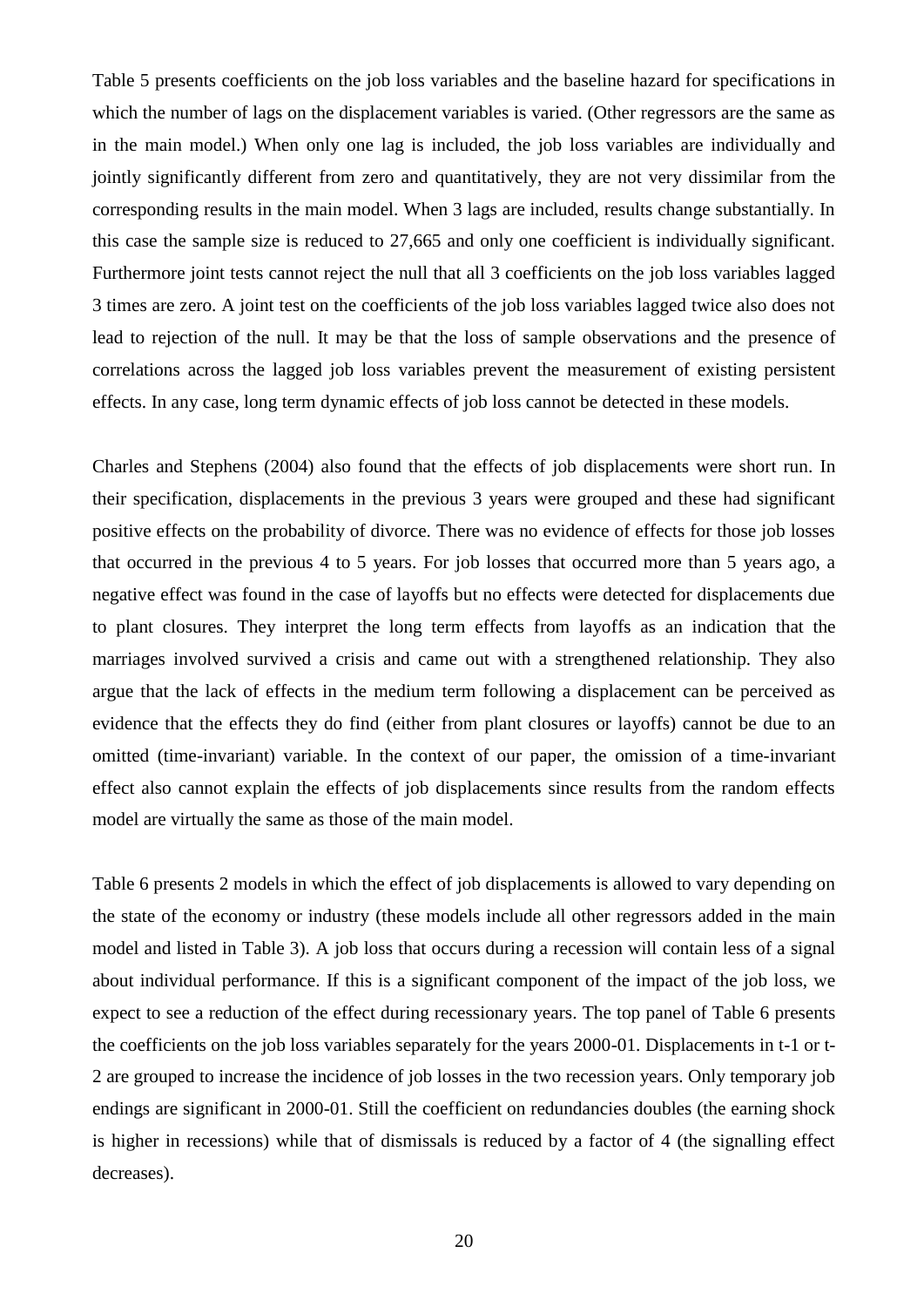The bottom panel of Table 6 shows coefficients on job loss variables separated by industry group. Specifically a three year moving average workforce growth rate is constructed for every industry. These data are sourced from published UK government statistics. Industries are grouped based on whether this growth rate is negative or positive and displacements from jobs in industries with declining employment are treated separately from those located in growing industries. (More details are available from the authors.) A displacement in a declining industry will generally not include the same signalling content as an involuntary job loss in a growing industry simply based on the probability of the event occurring.

We present results for models with one lag only (to increase sample size) and with displacements occurring with either one or two lags (to increase the number of displacements). The results for redundancies are again markedly different than for other job losses. The impact of redundancies is substantially greater and is only significantly different from zero in the declining industries. These results are consistent with the hypothesis that redundancies capture mostly the effects of negative earnings' or psychological shocks and these can be worse in declining industries given the difficulty of finding new and equivalent employment. For the other job losses the effects are substantially smaller in the declining industries or statistically indistinguishable in the 2 industry groups. With one lag, the effects of dismissals and temporary job endings are larger and only significantly different from zero in the growing industries (where the signalling effect is stronger). When 2 lags are allowed, dismissals and temporary job endings have significant effects in both sectors; however the effects are not statistically different from each other based on Wald tests<sup>23</sup>.

Table 7 presents estimation results for a model in which all coefficients except for the baseline hazard are allowed to shift depending on whether the couple is part of the stock or flow sample<sup>24</sup>. As explained previously, we expect idiosyncratically long (short) matches to form part of the stock (flow) sample. For the stock sample, all coefficients on the job loss variables are similar although none of them are individually significantly different from zero<sup>25</sup>. The effects of dismissals and temporary job endings are greater for the flow sample, but only for temporary job endings is the difference significantly different from zero at conventional levels. A test of the null that the coefficients on the job loss variables are jointly zero in the flow sample shows that these variables are jointly highly significant  $(\chi^2(3)= 64.49$  and p-value=0.000). For redundancies, the coefficient on the interaction is negative but insignificant. Again the effects differ markedly across job type and are consistent with the hypothesis that dismissals and temporary job endings contain a signalling effect which impacts more on the younger sample. Interestingly we recover the effect of children on durations found in the US data but only for the flow sample. The number of children is seen to increase the probability of divorce in the longer matches.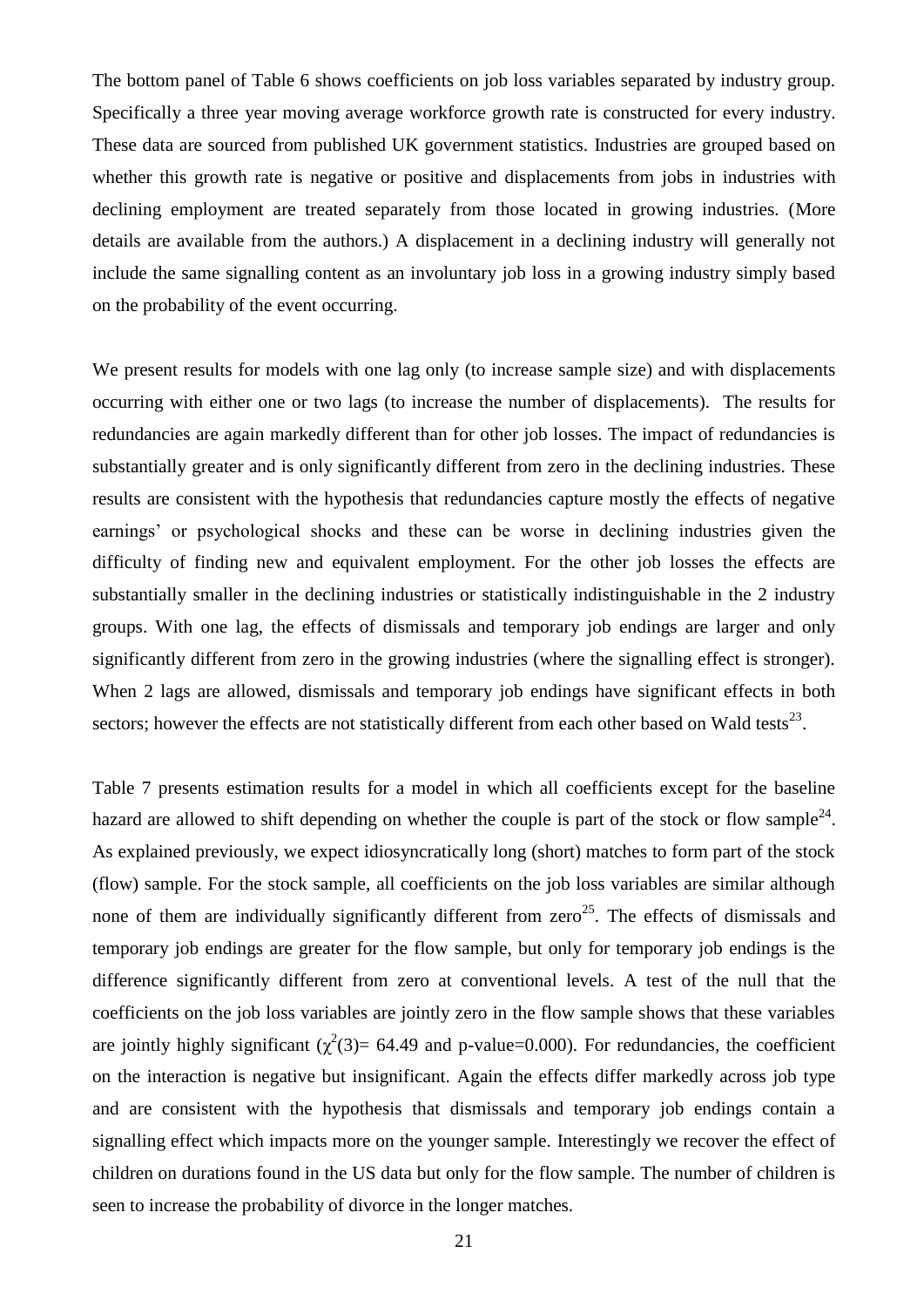Table 8 presents results from the main model, the model with random effects and the model with separate effects for stock and flow sample for the specification which only includes redundancies as job losses. The purpose of this table is to see to what extent the effects of redundancies are driven by correlations with the other (potentially endogenous) displacements. The results are similar to those of the main model: redundancies significantly increase the risk of family dissolution one year after the job loss. The magnitude of the effect is slightly higher than previous findings (65% compared to 50%), an indication of a positive correlation across the three types of job losses. Other coefficients are consistent with the findings of the main model.

### **6. Conclusion**

In this paper we have examined the effects of involuntary job loss on partnership dissolution, a topic that is particularly relevant in the current economic climate. Data from the British Household Panel Survey are used in the study. We distinguish between different types of job changes (dismissal, redundancy and temporary job ended) and we analyze their impacts on the probability of divorce in the year following the job displacement. In general job losses raise the probability of divorce and these effects are stronger for dismissals or temporary job endings.

The evidence presented in the various specifications support the hypothesis that job losses that are dependent on the worker's characteristics contain signals of future match quality and hence have a more important impact on the probability of match dissolution. Redundancies that are dependent on the employer's characteristics represent mainly earnings or psychological shocks and are smaller, shorter-term and have more influence in bad economic situations when the earnings shock is expected to be more serious. The effects of redundancies are statistically significant in the main model but are often insignificant on other specifications. In this sense, our results support those of Charles and Stephens (2004).

This analysis could be expanded in several directions. The incorporation of the wife's job loss is an obvious and interesting extension. Also, the role of social supports could be incorporated by distinguishing the impact of job loss in high unemployment areas. Finally, the role of expectations on job changes can be investigated using information on the worker's opinion regarding his job security. Individuals who expect to lose their jobs may be paid compensating wage differentials and these may partially protect the families from high distress and other negative outcomes. On the other hand, they may make the negative earnings' shock more severe.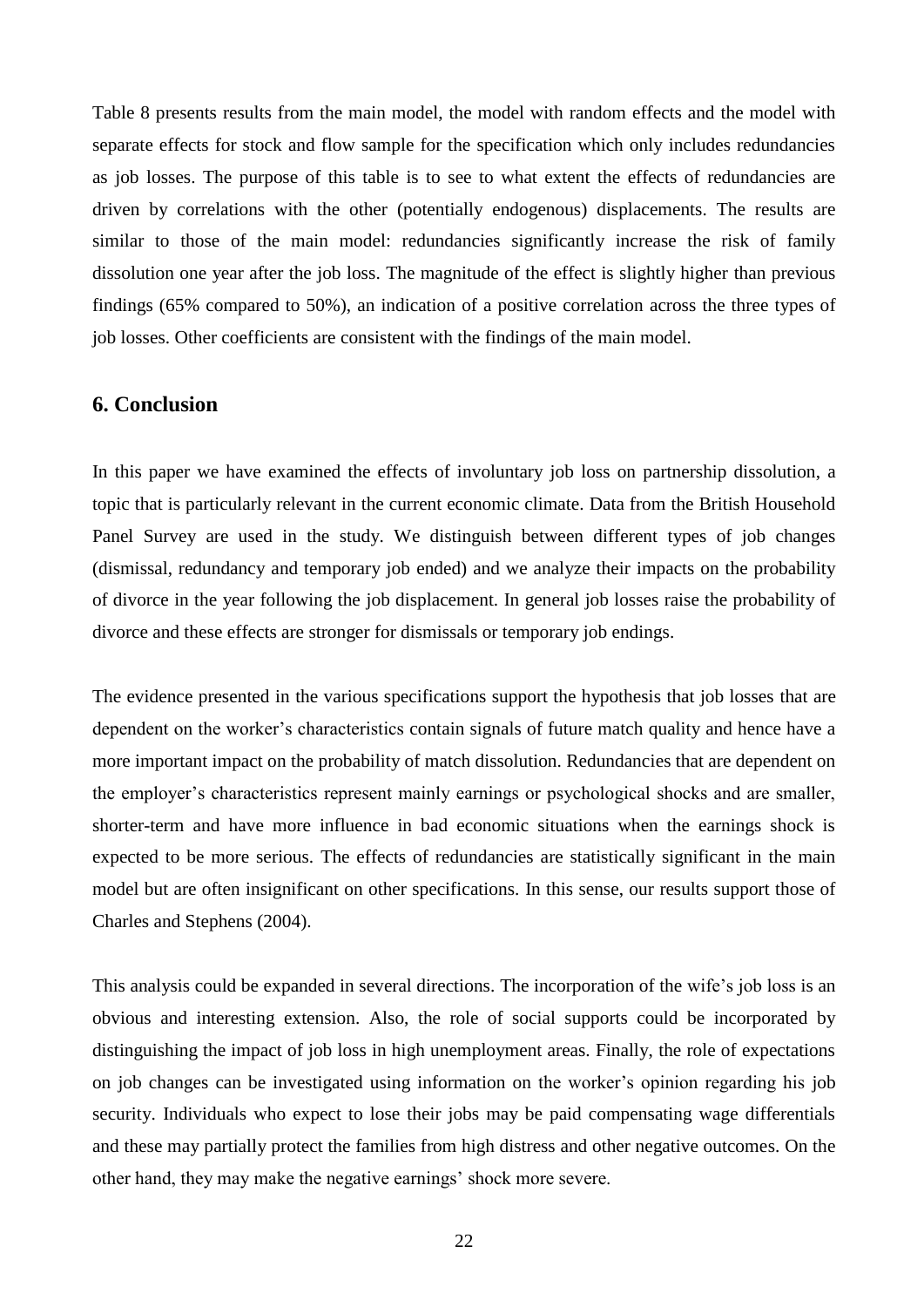The finding of significant effects of job losses on the probability of divorce has important consequences for the modelling of the impacts of displacements on families generally. Studies of the effect of job loss on family consumption or labour supply that only consider couples who remain married will produce biased results since the couples who remain together are those who had to face the fewest adjustments as a consequence of the loss of employment. Excluding divorced couples is likely to lead to an underestimate of the impact of job displacements.

### **References**

Arulampalam W. (2001) Is Unemployment Really Scarring? Effects of Unemployment Experiences on Wages. The Economic Journal 111 (475): 585-606.

Becker GS. (1974) A Theory of Marriage: part I. Journal of Political Economy 81 (4) : 813-846.

Becker, GS. (1974) A Theory of Marriage: part II. Journal of Political Economy 82 (2): S11-S26.

Becker, GS., Landes E., Michael, R. (1977) An Economic Analysis of Marital Instability. Journal of Political Economy*,* 85 (6): 1141-1187.

Becker, GS. (1991) A Treatise on the Family, Enlarged edition, Harvard University Press, Cambridge MA.

Blekesaune M. (2008) Unemployment and partnership dissolution. ISER working paper 2008-21.

Boheim R., Ermish J. (2001) Partnership Dissolution in the UK – the Role of Economic Circumstances. Oxford Bulletin of Economics and Statistics 63(2): 197-208.

Borland, J., Gregg P., Knight G., Wadsworth J. (1999) They get knocked down. Do they get up again? Displaced workers in Britain and Australia. In: Kuhn, P. (ed.) Losing Work, Moving on: lnternational Perspectives on Worker Displacement. W. E.Upjohn Institute for Employment Research, Kalamazoo 301-374.

Catalano R., Dooley D., Wilson, G., Hough, R. (1993) Job Loss and Alcohol Abuse – A Test Using Data from Epidemiologic Catchment Area Project. Journal of Health and Social Behaviour 34(2): 215-225.

Chan S., Stevens A. (2001) Job Loss and Employment Patterns of Older Workers. Journal of Labor Economics 19(2): 484-521.

Charles K.K., Stephens, M. (2004) Job Displacement, Disability and Divorce. Journal of Labor Economics 22(2): 489-522

Clark. A., Oswald. A.J. (1994) Unhappiness and Unemployment. Economic Journal, 104(424): 648-659.

Cullen J.B., Berry, J., Gruber, J. (2000) Does Unemployment Insurance Crowd out Spousal Labour Supply?. Journal of Labor Economics 18(3): 546-572.

Darity W., Goldsmith A. (1996) Social Psychology, Unemployment, and Macroeconomics. Journal of Economic Perspectives 10(1): 121-140.

Di Tella R, MacCulloch R., Oswald, A. (2001) Preferences over Inflation and Unemployment: Evidence from Surveys and Happiness. The American Economic Review 91(1): 335-341.

Doiron D. (1995) Layoffs as Signals: The Canadian Evidence. The Canadian Journal of Economics 28(4): 899-913.

Eliason M. (2004) Lost Jobs, Broken Marriages ISER Working Papers N. 21.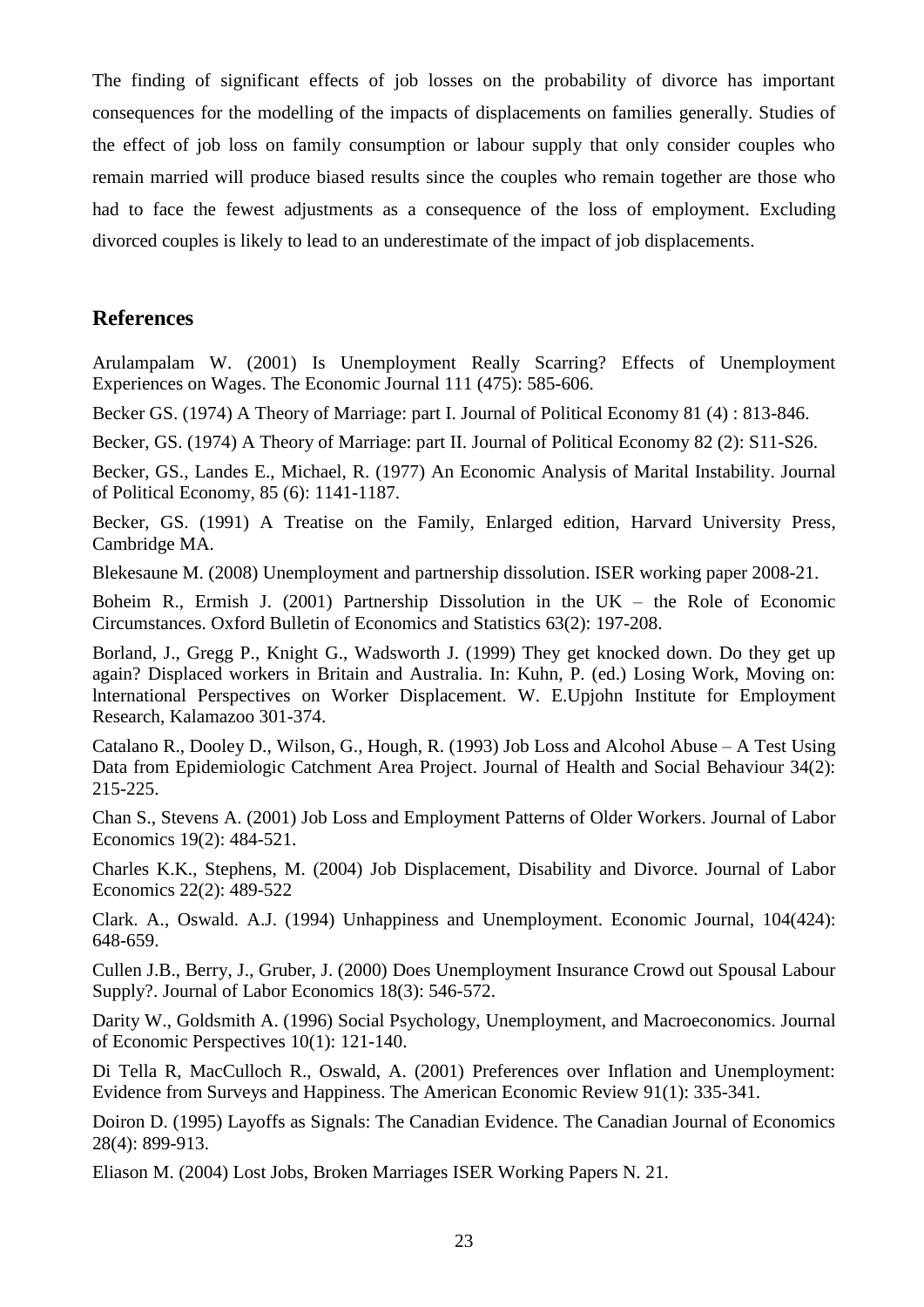Ercolani M., Jenkins S. (1999) The Labour Force Participation of Women Married to Unemployed Men: is there an Added Worker Effect? Mimeo.

Ermisch, J. (2003) An Economic Analysis of the Family, Princeton University Press, Princeton.

Gibbons R., Katz L. (1991) Layoffs and Lemons. Journal of Labor Economics*,* 9 (4), pp. 351-380.

Gould E., Paserman, D. (2003) Waiting for Mr. Right: Rising Inequality and Declining Marriage Rates. Journal of Urban Economics 53 (2): 257-281.

Halpin B. (1997) Unified BHPS Work-Life Histories: Combining Multiple Sources into a Userfriendly Format. Technical Papers of the ESRC Research Centre on Micro-Social Change, Technical Paper 13.

Hill R. (1949) Families under Stress: Adjustment to the Crises of War Separation and Reunion, Harpers, New York.

Jacobson L., LaLonde R., Sullivan D. (1993) Earnings losses of displaced workers. American Economic Review 83(3): 685-709.

Jenkins S. (1995) Easy Estimation Method for Discrete Time Duration Model. Oxford Bulletin of Economics and Statistics 57 (1): 129-145.

Jensen, P., Smith, N. (1990) Unemployment and Marital Dissolution. Journal of Population Economics 3(3): 215-229.

Kalil, A., Ziol-Guest, K. (2007), Parental job loss and children's academic progress in two parent families. Social Science Research 37 (2): 500-515.

Kyriacou D.N., Anglin D., Taliaferro E., Stone S., Tubb T., Linden J.A., Muelleman R., Barton E. and Kraus J.F., (1999), Risk Factors for Injury to Women from Domestic Violence. New England Journal of Medicine 341(25): 1892-1898.

Kraft K. (2001) Unemployment and the Separation of Married Couples. Kyklos 54(1): 67-88.

Lam D. (1988) Marriage Markets and Assortative Mating with Household Public Goods: Theoretical Results and Empirical Implications. Journal of Human Resources 23 (4): 462-487.

Lundberg S., Pollak R.A. (2006) The American Family and Family Economics. Journal of Economic Perspectives 21(2): 3-26.

Manser M., Brown, M., Marriage and Household Decision-Making: A Bargaining Analysis. International Economic Review 21(1): 31-44.

Matouschek N., Rasul I. (2008), The Economics of the Marriage Contract: Theory and Evidence. Journal of Law and Economics 51(1): 59-110.

McCubbin, H.I., Patterson, J. M. (1982) The Family Stress Process: the Double ABCX Model of Adjustment and Adaptation. In McCubbin H.I., Cauble AE. , Patterson JM. (eds.), Family Stress, Coping, and Social Support, Haworth Press, Springfield 169-188.

McElroy M.B., Horney M.J. (1981) Nash-Bargained Household Decisions: Toward a Generalization of the Theory of Demand. International Economic Review*,* 22(2): 333-349.

Miller, M.A., Rahe R.H. (1997) Life Changes Scaling for the 1990's. Journal of Psychosomatic Research, 43(33): 279-92.

Paull, G. (1997), Dynamic Labour Market Behaviour in the British Household Panel Survey: The Effects of Recall Bias and Panel Attrition, The Labour Market Consequences of Technical and Structural Change Discussion Paper Series no. 10, Centre for Economic Performance.

Paull, G. (2002), Biases in the Reporting of Labour Market Dynamics, The Institute of Fiscal Studies. Working Paper Series, No. 02/10.

Prietro-Rodriguez, J. and Rodriguez-Gutierrez, C. (2003), Participation of Married Women in the European Labour Markets and the "Added Worker Effect". Journal of Socio-Economics. 32(4): 429-446.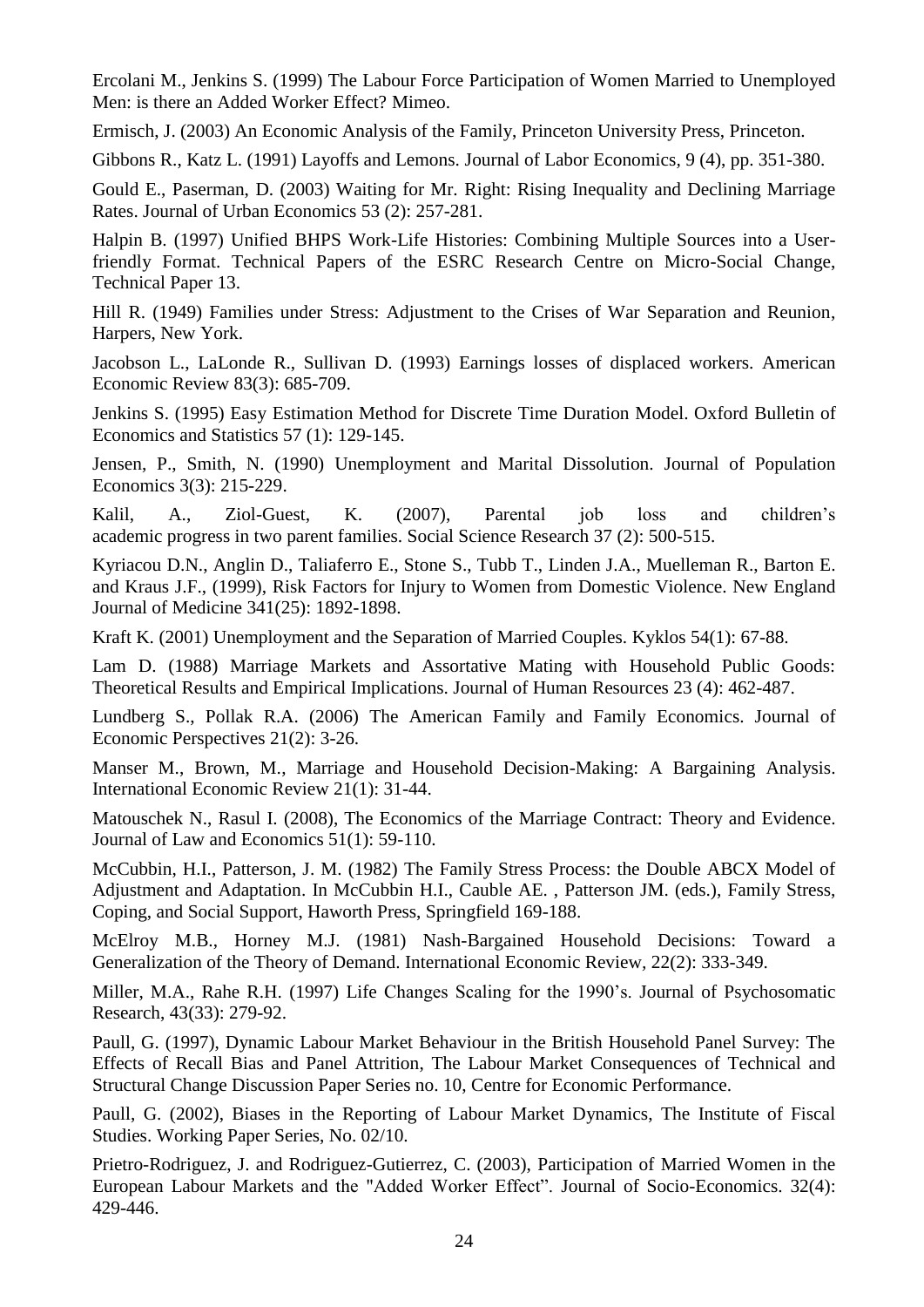Pronzato C. (2007) Family histories from BHPS. British Household Panel Survey Consolidated Marital, Cohabitational and Fertility Histories, 1991 – 2005. Downloadable from UK Data Archive.

Ruhm C. (1991) Are Workers Permanently Scarred by Job Displacements?. American Economic Review 81(1): 319-323.

Stephens M. (2001) The Long Run Consumption Effects of Earnings Shocks. The Review of Economics and Statistics, 83(1): 28-36.

Stephens M. (2004), Worker Displacement and Added Worker Effect, Journal of Labor Economics*,* 20(4): 504-537.

Strom S. (2003) Unemployment and Families: A Review of Research. Social Service Review 77(3): 399-430.

Sullivan D., Watcher T. (2006, preliminary) Mortality, Mass Layoffs ad Career Outcomes: an Analysis using Administrative Data. Working Paper Series WP-06-21, Federal Reserve Bank of Chicago.

Taylor M., Brice J., Buck N. Prentice-Lane E.(eds) (2006) British Household Panel Survey User Manual Volume A: Introduction. Technical Report and Appendices, University of Essex. Colchester.

Voydanoff P. (1990) Economic Distress and Family Relationships: a Review of the Eighties. Journal of Marriage and the Family 52 (4): 1099-1115.

Weiss, Y., Willis, R. (1997), Match Quality, New Information and Marital Dissolution. Journal of Labor Economics 15(1): 629-79.

Weiss Y., (2000) Economic Theory of Marriage and Divorce. In N. Smelser and B. Baltes (eds), International Encyclopedia of Social and Behavioral Sciences*,* Amsterdam.

Winkelman, L. Winkelmann, R. (1998), Why are Unemployed so Unhappy? Evidence from Paned Data. Economica 65(257): 1-15.

Wooldridge J. (2002), Econometric Analysis of Cross Section and Panel Data, The MIT Press, Cambridge, Massachussets.

Yeung, W. J., Hofferth, S. L. (1998), Family adaptations to income and job loss in the U.S. Journal of Family and Economic Issues*,*19(3): 255-283.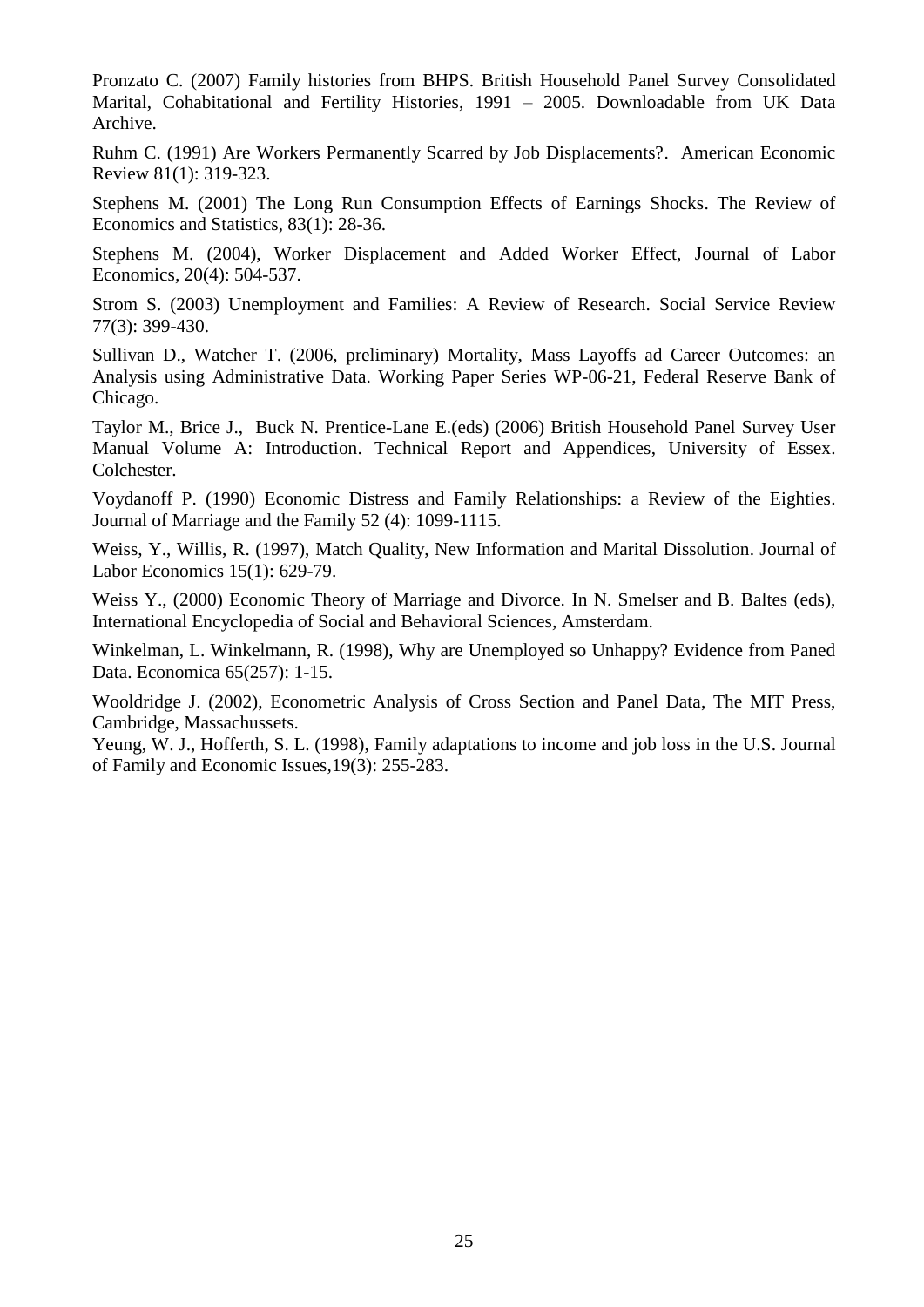**Figure 1 – Divorce rate by year, analysis sample**



The sample contains 45,322 observations involving 7,517 couples. Divorces include separations.



**Figure 2 – Distribution of years of marriage, analysis sample**

The sample contains 45,322 observations involving 7,517 couples. Marriage includes cohabitation.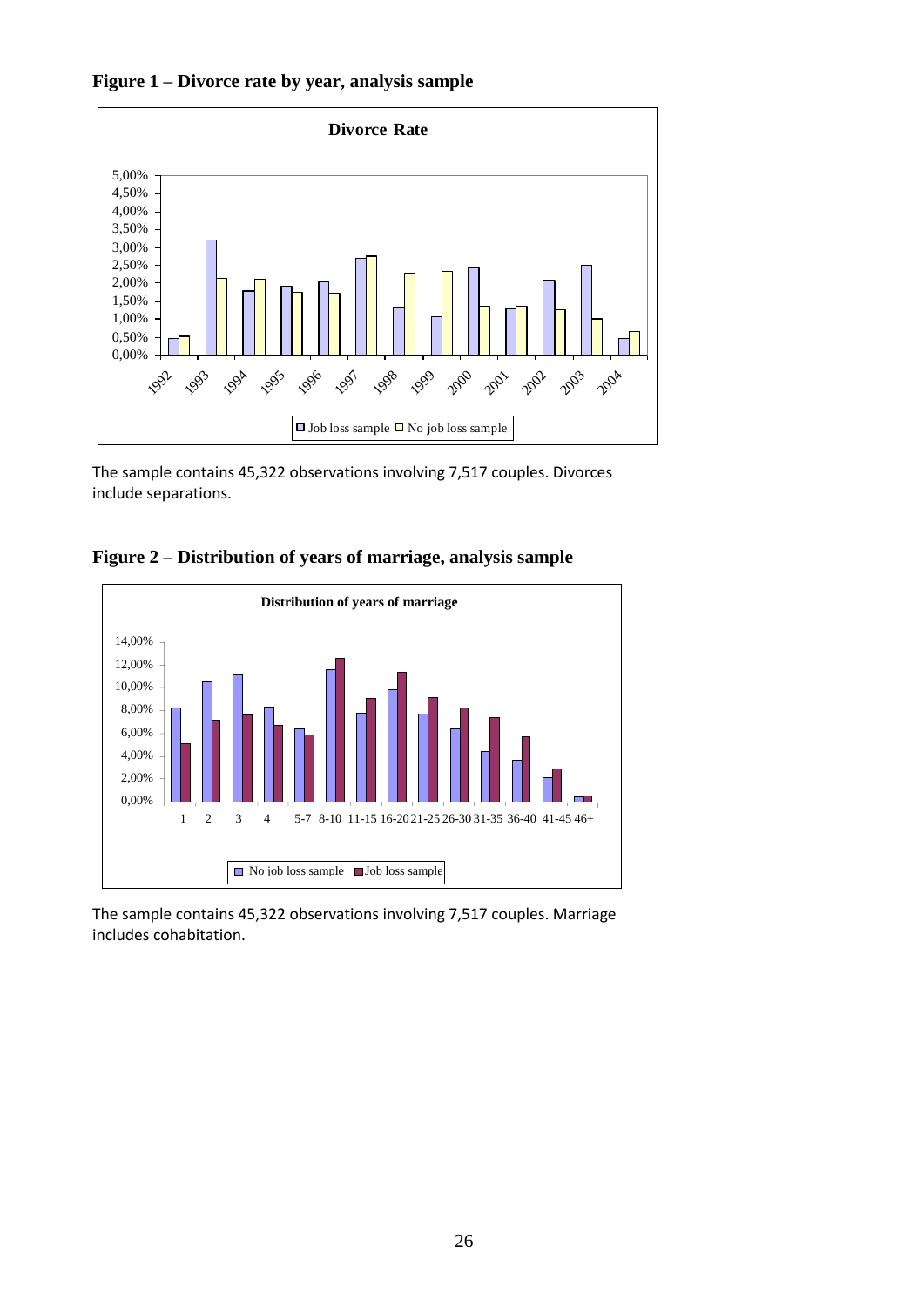**Figure 3 – Observed and predicted probability of divorce by duration of marriage**



The predicted probability of divorce is generated from the main model and corresponds to the estimates presented in Table 3. In both cases, locally weighted regression smoothing is done using running-line least squares.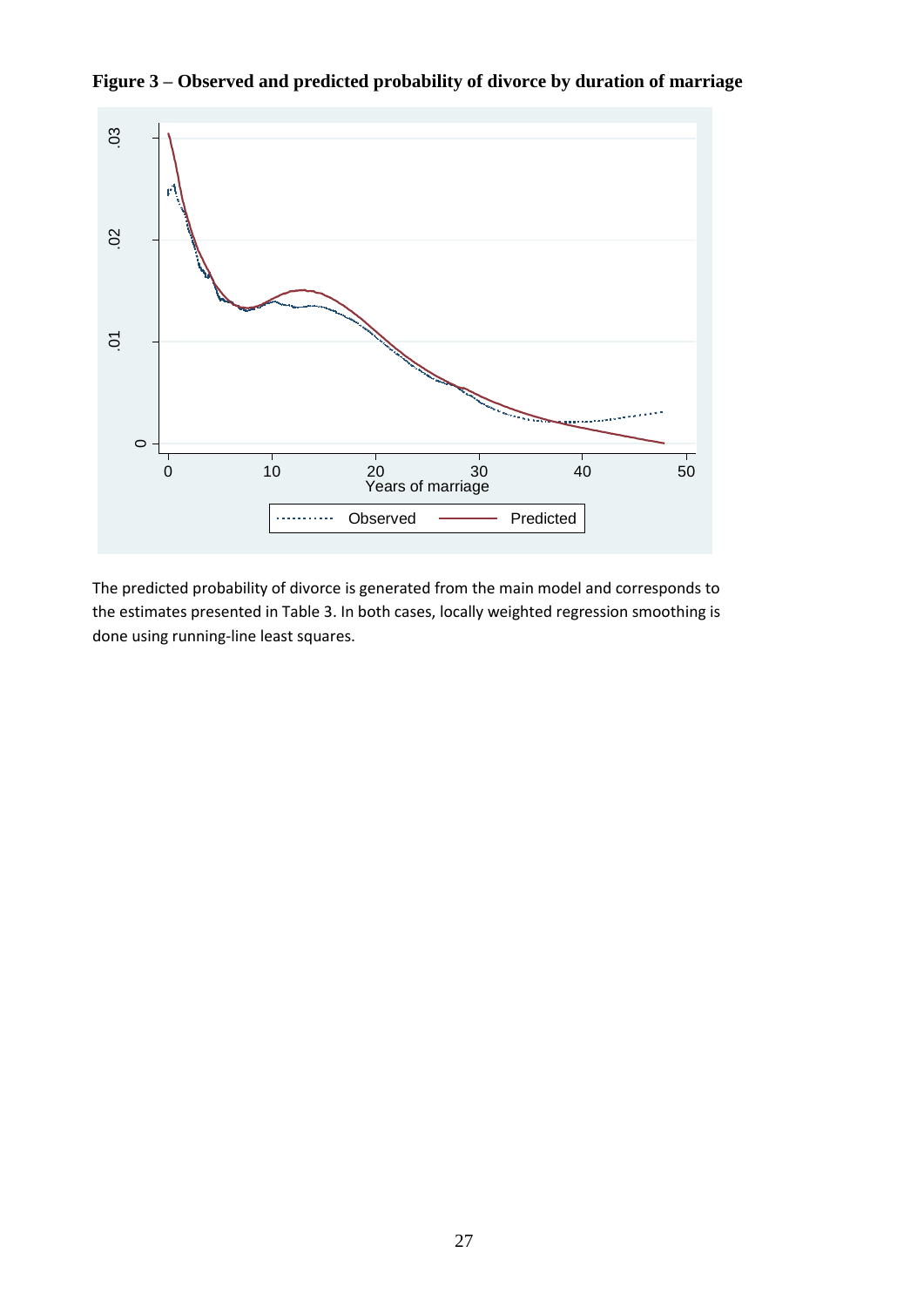**Table 1. Variable definition - additional regressors.**

| Duration of marriage        | Expressed in years                                                          |
|-----------------------------|-----------------------------------------------------------------------------|
| Difference in age           | 1 if the difference in age $>= 8$ years                                     |
| Similarity in education     | 1 if partners have the same highest qualification                           |
| <b>Education: Degree</b>    | 1 if the highest academic qualification is a university degree. This is the |
|                             | omitted category.                                                           |
| HND/A                       | 1 if the highest academic qualification is HND (including teaching          |
|                             | qualification, nursing or other higher qualification) or GCE A level        |
|                             | (upper high school graduate)                                                |
| O/CSE                       | 1 if the highest academic qualification is GCE O level or CSE (lower high   |
|                             | school graduate).                                                           |
| No qualification            | 1 is highest qualification is less than high school                         |
| Husband's non labour income | In $(0,000 \text{ f}$ (base year=2005).                                     |
| Wife's non labour income    | In $(0,000 \text{ f}$ (base year=2005).                                     |
| Number of children          | Number of dependent children in the household                               |
| Wife's employment           | 1 if the wife is in paid employment or self employed                        |

**Table 2. Involuntary job displacements by year and type**

| Year  | <b>Dismissals</b> |       |         |      | <b>Redundancies</b> |         |     | <b>Temporary job endings</b> |         |  |
|-------|-------------------|-------|---------|------|---------------------|---------|-----|------------------------------|---------|--|
|       |                   | % of  | % of    | No.  | % of                | % of    |     | % of                         | % of    |  |
|       | No.               | total | couples |      | total               | couples | No. | total                        | couples |  |
| 1991  | 18                | 8.8   | 0.68    | 129  | 10.1                | 4.91    | 39  | 6.8                          | 1.48    |  |
| 1992  | 6                 | 2.9   | 0.24    | 108  | 8.5                 | 4.29    | 25  | 4.3                          | 0.99    |  |
| 1993  | 14                | 6.8   | 0.58    | 113  | 8.9                 | 4.67    | 38  | 6.6                          | 1.57    |  |
| 1994  | 19                | 9.3   | 0.76    | 95   | 7.5                 | 3.82    | 47  | 8.2                          | 1.89    |  |
| 1995  | 10                | 4.9   | 0.42    | 68   | 5.3                 | 2.83    | 35  | 6.1                          | 1.46    |  |
| 1996  | 19                | 9.3   | 0.74    | 69   | 5.4                 | 2.7     | 37  | 6.4                          | 1.45    |  |
| 1997  | 16                | 7.8   | 0.66    | 82   | 6.4                 | 2.89    | 38  | 6.6                          | 1.34    |  |
| 1998  | 17                | 8.3   | 0.61    | 63   | 4.9                 | 2.27    | 48  | 8.3                          | 1.73    |  |
| 1999  | 19                | 9.3   | 0.63    | 78   | 6.1                 | 2.57    | 40  | 6.9                          | 1.32    |  |
| 2000  | 21                | 10.2  | 0.58    | 98   | 7.7                 | 2.72    | 69  | 12.0                         | 1.91    |  |
| 2001  | 27                | 13.2  | 0.53    | 208  | 16.3                | 4.07    | 99  | 17.2                         | 1.94    |  |
| 2002  | 13                | 6.3   | 0.30    | 75   | 5.9                 | 1.73    | 35  | 6.1                          | 1.24    |  |
| 2003  | 4                 | 2.0   | 0.09    | 50   | 3.9                 | 1.12    | 15  | 2.6                          | 0.81    |  |
| 2004  | 2                 | 1.0   | 0.05    | 39   | 3.1                 | 1.01    | 12  | 2.1                          | 0.34    |  |
| Total | 205               | 100.0 | 0.45    | 1275 | 100.0               | 2.81    | 577 | 100.0                        | 1.27    |  |

The sample size is 45,322. See the main text for definitions of the types of displacements. % of couples is the proportion of job losses relative to the number of couples in the analysis sample in the year in question. For the total, the % of couples refers to the proportion of displacements in the total number of observations.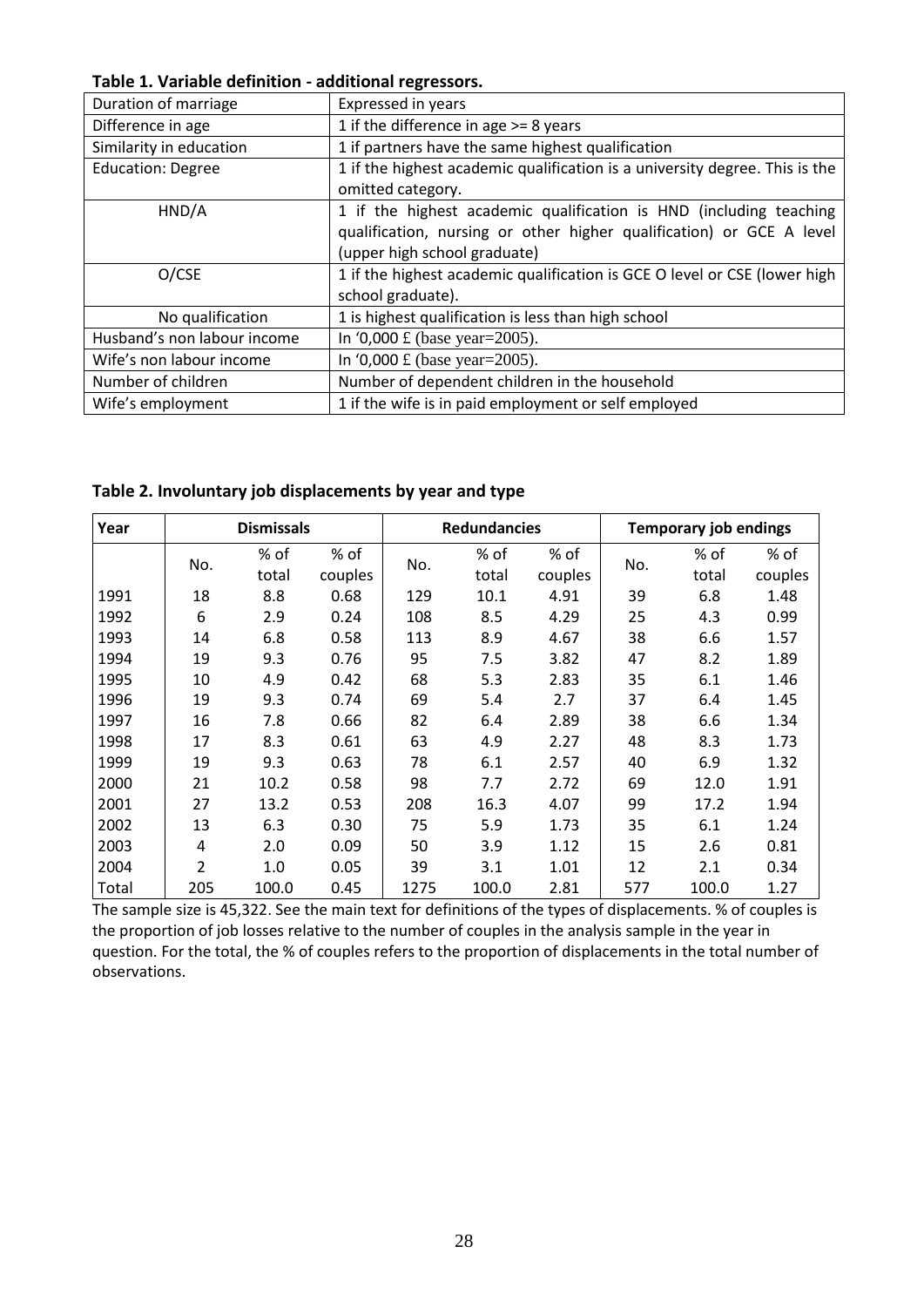|                                            | Job loss sample |                     | No job loss sample |                     |  |
|--------------------------------------------|-----------------|---------------------|--------------------|---------------------|--|
|                                            |                 | <b>Divorce rate</b> |                    | <b>Divorce rate</b> |  |
|                                            | Sample mean     | (%)                 | Sample mean        | (%)                 |  |
| <b>Men - Education</b>                     |                 |                     |                    |                     |  |
| High degree*                               | 0.11            | 1.52                | 0.15               | 1.31                |  |
| HND/A level                                | 0.42            | 1.71                | 0.42               | 1.85                |  |
| CSE/O level                                | 0.22            | 2.35                | 0.21               | 1.86                |  |
| No qualification                           | 0.25            | 1.15                | 0.22               | 0.90                |  |
| - Age at marriage                          |                 |                     |                    |                     |  |
| 14-19                                      | 0.08            | 3.20                | 0.05               | 2.74                |  |
| $20 - 25$                                  | 0.38            | 1.70                | 0.32               | 1.65                |  |
| 26-30                                      | 0.22            | 1.49                | 0.20               | 1.62                |  |
| 31-35                                      | 0.13            | 1.58                | 0.12               | 1.38                |  |
| 36-45                                      | 0.12            | 1.08                | 0.15               | 1.02                |  |
| $>45$                                      | 0.07            | 1.30                | 0.16               | 0.41                |  |
| Mean age in years                          | 28.00           |                     | 32.00              |                     |  |
| <b>Women - Education</b>                   |                 |                     |                    |                     |  |
| High degree*                               | 0.13            | 1.04                | 0.16               | 1.52                |  |
| HND/A level                                | 0.24            | 1.92                | 0.28               | 1.35                |  |
| CSE/O level                                | 0.32            | 2.04                | 0.29               | 1.61                |  |
| No qualification                           | 0.31            | 0.93                | 0.27               | 0.77                |  |
| - Age at marriage                          |                 |                     |                    |                     |  |
| 14-19                                      | 0.22            | 2.53                | 0.15               | 2.33                |  |
| $20 - 25$                                  | 0.38            | 1.64                | 0.33               | 1.63                |  |
| 26-30                                      | 0.16            | 0.97                | 0.15               | 1.37                |  |
| 31-35                                      | 0.08            | 2.08                | 0.11               | 1.03                |  |
| 36-45                                      | 0.10            | 1.14                | 0.13               | 0.78                |  |
| $>45$                                      | 0.06            | 0.78                | 0.13               | 0.32                |  |
| Mean age in years                          | 26.00           |                     | 30.00              |                     |  |
| - Work status                              |                 |                     |                    |                     |  |
| In paid employment or self employed        | 0.67            | 1.57                | 0.67               | 1.34                |  |
| Unemployed, retired, family care, other*   | 0.33            | 1.84                | 0.33               | 1.33                |  |
| Household non labour income                |                 |                     |                    |                     |  |
| $0-1,000$                                  | 0.35            | 1.55                | 0.35               | 1.72                |  |
| 1,001-5,000                                | 0.41            | 1.68                | 0.38               | 1.35                |  |
| >5,000                                     | 0.24            | 1.83                | 0.27               | 0.95                |  |
| Mean income in £ (base year= $2005$ )      | 3723.23         |                     | 4327.32            |                     |  |
| <b>Number of children</b>                  | 0.91            |                     | 0.84               |                     |  |
| Couples with children                      | 0.47            | 1.97                | 0.44               | 1.45                |  |
| Couples without children                   | 0.53            | 1.37                | 0.56               | 1.31                |  |
| <b>Partners have same education levels</b> |                 |                     |                    |                     |  |
| Yes                                        | 0.41            | 1.65                | 0.44               | 1.30                |  |
| <b>No</b>                                  | 0.59            | 1.65                | 0.56               | 1.39                |  |
| Difference in partners' age >= 8 years     |                 |                     |                    |                     |  |
| Yes                                        | 0.10            | 1.99                | 0.09               | 1.72                |  |
| No                                         | 0.90            | 1.62                | 0.91               | 1.30                |  |

## **Table 3. Means of socio-economic variables and divorce rates by job loss samples**

The number of observations is 11498 for the job loss sample and 33824 for the no job loss sample. \* denotes an omitted group in regressions. See Table 1 and the main text for more details on the variables. For age, income and number of children, only the continuous variable is included in the estimation models.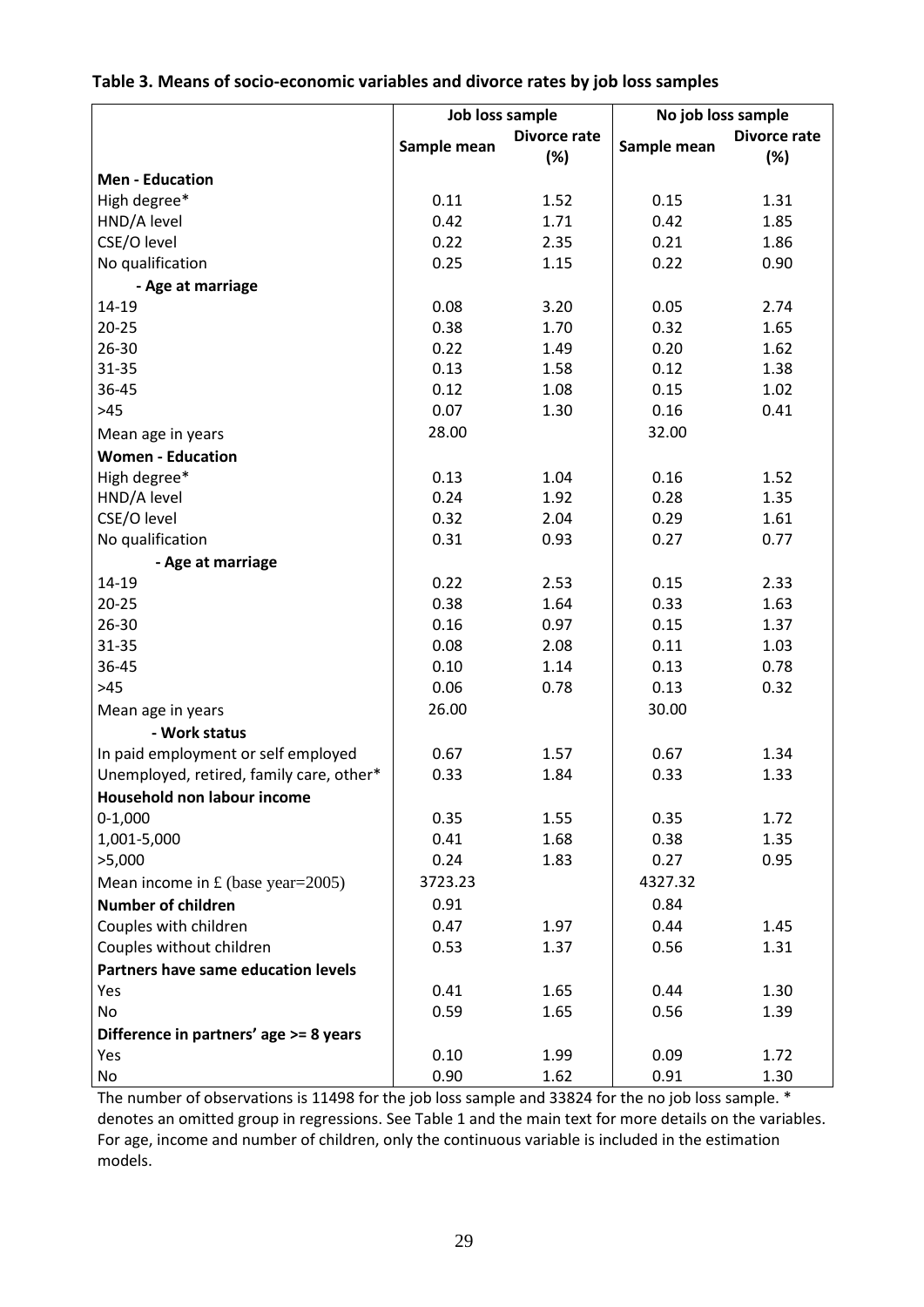| <b>Variables</b>              |                            | Any job loss |           |             | <b>Main model</b> | <b>Random effects</b> |           |
|-------------------------------|----------------------------|--------------|-----------|-------------|-------------------|-----------------------|-----------|
|                               |                            | Coef         | Exp(coef) | Coef        | Exp(coef)         | Coef                  | Exp(coef) |
| <b>Job Loss:</b>              | Any job loss t-1           | $0.664***$   | 1.942     |             |                   |                       |           |
|                               |                            | (0.172)      |           |             |                   |                       |           |
|                               | Redundancy t-1             |              |           | $0.398*$    | 1.489             | $0.393*$              | 1.481     |
|                               |                            |              |           | (0.226)     |                   | (0.230)               |           |
|                               | Temp job end t-1           |              |           | $0.667**$   | 1.949             | $0.725***$            | 2.064     |
|                               |                            |              |           | (0.272)     |                   | (0.278)               |           |
|                               | Dismissal t-1              |              |           | $0.951**$   | 2.587             | $0.982***$            | 2.670     |
|                               |                            |              |           | (0.413)     |                   | (0.372)               |           |
|                               | Any job loss t-2           | $0.631***$   | 1.880     |             |                   |                       |           |
|                               |                            | (0.164)      |           |             |                   |                       |           |
|                               | Redundancy t-2             |              |           | 0.147       | 1.159             | 0.149                 | 1.161     |
|                               |                            |              |           | (0.235)     |                   | (0.236)               |           |
|                               | Temp job end t-2           |              |           | $0.794**$   | 2.213             | $0.825***$            | 2.281     |
|                               |                            |              |           | (0.252)     |                   | (0.256)               |           |
|                               | Dismissal t-2              |              |           | $0.715*$    | 2.044             | $0.745**$             | 2.106     |
|                               |                            |              |           | (0.416)     |                   | (0.368)               |           |
|                               | Education: Husband - HND/A | 0.114        | 1.121     | 0.106       | 1.112             | 0.113                 | 1.119     |
|                               |                            | (0.160)      |           | (0.159)     |                   | (0.168)               |           |
|                               | Husband - CSE O            | $0.323*$     | 1.382     | $0.301*$    | 1.351             | $0.349*$              | 1.417     |
|                               |                            | (0.171)      |           | (0.171)     |                   | (0.180)               |           |
|                               | Husband - No qual          | $-0.139$     | 0.870     | $-0.132$    | 0.876             | $-0.119$              | 0.888     |
|                               |                            | (0.197)      |           | (0.196)     |                   | (0.206)               |           |
|                               | Wife $-$ HND/A             | 0.214        | 1.238     | 0.234       | 1.264             | 0.215                 | 1.240     |
|                               |                            | (0.172)      |           | (0.173)     |                   | (0.181)               |           |
|                               | $Wife - CSEO$              | $0.316*$     | 1.371     | $0.343*$    | 1.410             | $0.326*$              | 1.385     |
|                               |                            | (0.182)      |           | (0.182)     |                   | (0.189)               |           |
|                               | Wife - No qual             | $-0.094$     | 0.911     | $-0.051$    | 0.951             | $-0.072$              | 0.931     |
|                               |                            | (0.220)      |           | (0.221)     |                   | (0.226)               |           |
| Nonlabour Wife                |                            | 0.220        | 1.246     | 0.236       | 1.266             | 0.250                 | 1.284     |
| income:                       |                            | (1.067)      |           | (1.051)     |                   | (1.458)               |           |
|                               | Husband                    | $-4.601***$  | 0.010     |             | $-4.543***$ 0.011 | $-4.483***$           | 0.011     |
|                               |                            | (1.489)      |           | (1.487)     |                   | (1.632)               |           |
| Wife employed                 |                            | $-0.155$     | 0.856     | $-0.134$    | 0.875             | $-0.111$              | 0.895     |
|                               |                            | (0.107)      |           | (0.108)     |                   | (0.113)               |           |
| Number of children            |                            | 0.016        | 1.016     | 0.021       | 1.021             | 0.015                 | 1.015     |
|                               |                            | (0.046)      |           | (0.046)     |                   | (0.049)               |           |
| <b>Match</b>                  | Age Diff > 8 yrs           | $0.306**$    | 1.358     | $0.311**$   | 1.365             | 0.248                 | 1.282     |
| quality:                      |                            | (0.141)      |           | (0.141)     |                   | (0.152)               |           |
|                               | Same educ level            | $-0.096$     | 0.909     | $-0.089$    | 0.915             | $-0.085$              | 0.918     |
|                               |                            | (0.097)      |           | (0.097)     |                   | (0.101)               |           |
| <b>Baseline</b>               | Yrs marriage <7            | $-0.147***$  | 0.864     | $-0.144***$ | 0.866             | $-0.120***$           | 0.887     |
| hazard:                       |                            | (0.031)      |           | (0.031)     |                   | (0.031)               |           |
|                               | 7≥ Yrs marriage ≤14        | $0.076***$   | 1.079     | $0.073**$   | 1.076             | $0.078***$            | 1.081     |
|                               |                            | (0.029)      |           | (0.028)     |                   | (0.029)               |           |
|                               | Yrs marriage >14           | $-0.080***$  | 0.923     | $-0.078***$ | 0.925             | $-0.082***$           | 0.921     |
|                               |                            | (0.015)      |           | (0.014)     |                   | (0.016)               |           |
| LogLikelihood value           |                            | $-2314.60$   |           | $-2310.69$  |                   | $-2289.85$            |           |
| o-st dev of the random effect |                            |              |           |             |                   | 0.915(0.047)          |           |

**Table 4 – Hazard models of the probability of dissolution. Sample size = 33460. (Standard errors)**

Standard errors are robust to correlation across time for the same households. \* indicates that the underlying coefficient is significant at 10% level, \*\* at 5% and \*\*\* at 1%. The model is a proportional hazard with a piecewise linear log baseline hazard with breaks at 7 and 14 years. The random effects model assumes a Normal distribution for the match-specific effects.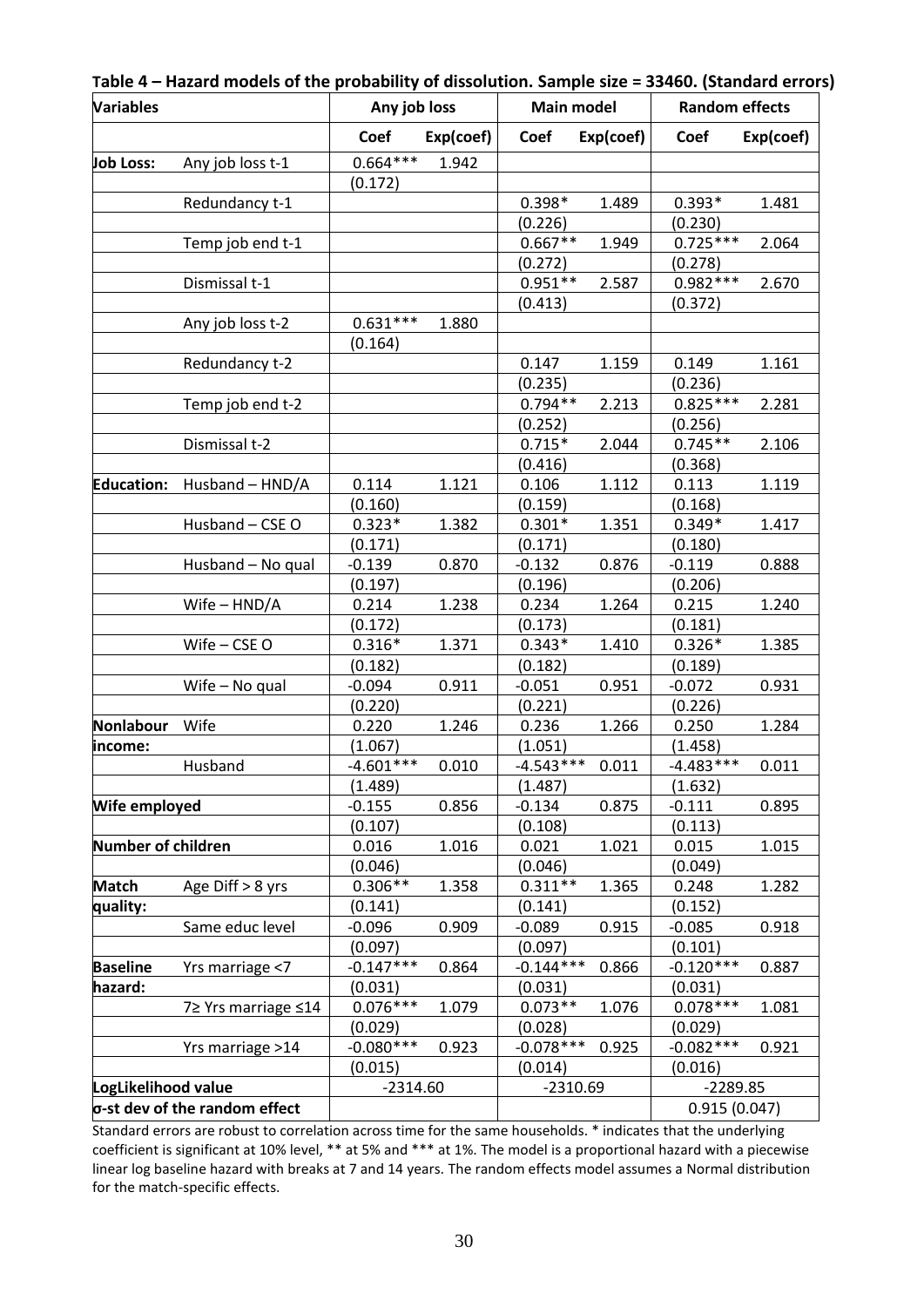| <b>Variables</b>              | One lag included |            |                   |                  | Three lags included |              |                   |           |  |  |
|-------------------------------|------------------|------------|-------------------|------------------|---------------------|--------------|-------------------|-----------|--|--|
|                               | Any job loss     |            |                   | Job loss by type |                     | Any job loss | Job loss by type  |           |  |  |
|                               | Coef             | Exp(coef)  | Coef              | Exp(coef)        | Coef                | Exp(coef)    | <b>Coef</b>       | Exp(coef) |  |  |
| <b>Job Loss:</b>              |                  |            |                   |                  |                     |              |                   |           |  |  |
| Any job loss t-1              | $0.598***$       | 1.818      |                   |                  | $0.539**$           | 1.714        |                   |           |  |  |
|                               | (0.149)          |            |                   |                  | (0.214)             |              |                   |           |  |  |
| Redundancy t-1                |                  |            | $0.331*$          | 1.392            |                     |              | 0.194             | 1.215     |  |  |
|                               |                  |            | (0.202)           |                  |                     |              | (0.299)           |           |  |  |
| Temp job end t-1              |                  |            | $0.601**$         | 1.823            |                     |              | $0.953***$        | 2.594     |  |  |
|                               |                  |            | (0.244)           |                  |                     |              | (0.297)           |           |  |  |
| Dismissal t-1                 |                  |            | $1.059***$        | 2.883            |                     |              | 0.464             | 1.591     |  |  |
|                               |                  |            | (0.296)           |                  |                     |              | (0.592)           |           |  |  |
| Any job loss t-2              |                  |            |                   |                  | $0.454**$           | 1.574        |                   |           |  |  |
|                               |                  |            |                   |                  | (0.211)             |              |                   |           |  |  |
| Redundancy t-2                |                  |            |                   |                  |                     |              | 0.279             | 1.322     |  |  |
|                               |                  |            |                   |                  |                     |              | (0.264)           |           |  |  |
| Temp job end t-2              |                  |            |                   |                  |                     |              | 0.493             | 1.636     |  |  |
|                               |                  |            |                   |                  |                     |              | (0.345)           |           |  |  |
| Dismissal t-2                 |                  |            |                   |                  |                     |              | 0.410             | 1.506     |  |  |
|                               |                  |            |                   |                  |                     |              | (0.674)           |           |  |  |
| Any job loss t-3              |                  |            |                   |                  | 0.332               | 1.393        |                   |           |  |  |
|                               |                  |            |                   |                  | (0.207)             |              |                   |           |  |  |
| Redundancy t-3                |                  |            |                   |                  |                     |              | 0.189             | 1.208     |  |  |
|                               |                  |            |                   |                  |                     |              | (0.261)           |           |  |  |
| Temp job end t-3              |                  |            |                   |                  |                     |              | 0.430             | 1.537     |  |  |
|                               |                  |            |                   |                  |                     |              | (0.343)           |           |  |  |
| Dismissal t-3                 |                  |            |                   |                  |                     |              | $-0.094$          | 0.910     |  |  |
|                               |                  |            |                   |                  |                     |              | (0.667)           |           |  |  |
| <b>Baseline hazard:</b>       |                  |            |                   |                  |                     |              |                   |           |  |  |
| Yrs marriage <7               | $-0.144***$      | 0.866      | $-0.143***$       | 0.867            | $-0.161***$         | 0.851        | $-0.162***$       | 0.851     |  |  |
|                               | (0.024)          |            | (0.024)           |                  | (0.042)             |              | (0.042)           |           |  |  |
| 7≥ Yrs marriage ≤14           | $0.072***$       | 1.075      | $0.072***$        | 1.074            | $0.084***$          | 1.088        | $0.082***$        | 1.086     |  |  |
|                               | (0.027)          |            | (0.027)           |                  | (0.032)             |              | (0.032)           |           |  |  |
| Yrs marriage >14              | $-0.083***$      | 0.920      | $-0.083***$       | 0.920            | $-0.072***$         | 0.930        | $-0.071***$       | 0.932     |  |  |
|                               | (0.014)          |            | (0.014)           |                  | (0.015)             |              | (0.015)           |           |  |  |
| Number of                     |                  |            |                   |                  |                     |              |                   |           |  |  |
| observations                  | 40080            |            | 40080             |                  | 27665               |              | 27665             |           |  |  |
| LogLikelihood                 |                  | $-2862.43$ | $-2859.88$        |                  | $-1744.13$          |              | $-1740.78$        |           |  |  |
| Wald test of H <sub>0</sub> : |                  |            |                   |                  |                     |              | $\chi^2(3)=2.27$  |           |  |  |
| all t-3 coeffs=0              |                  |            |                   |                  |                     |              | p-value=0.519     |           |  |  |
| Wald test of $H_0$ :          |                  |            |                   |                  |                     |              | $\chi^2(3)=3.62$  |           |  |  |
| all t-2 coeffs=0              |                  |            |                   |                  |                     |              | p-value=0.305     |           |  |  |
| Wald test of $H_0$ :          |                  |            | $\chi^2(3)=24.15$ |                  |                     |              | $\chi^2(3)=11.54$ |           |  |  |
| all t-1 coeffs=0              |                  |            | p-value=0.000     |                  |                     |              | p-value=0.009     |           |  |  |

**Table 5. Sensitivity analysis - number of lags. Selected results. (Standard errors)**

Standard errors are robust to correlation across time for the same households. \* indicates that the underlying coefficient is significant at 10% level, \*\* at 5% and \*\*\* at 1%. The model is a proportional hazard with a piecewise linear log baseline hazard with breaks at 7 and 14 years. Other regressors include: employment status of the wife, education category of the husband and the wife, number of children, match quality variables (difference in age and education levels), and nonlabour income of the husband and wife.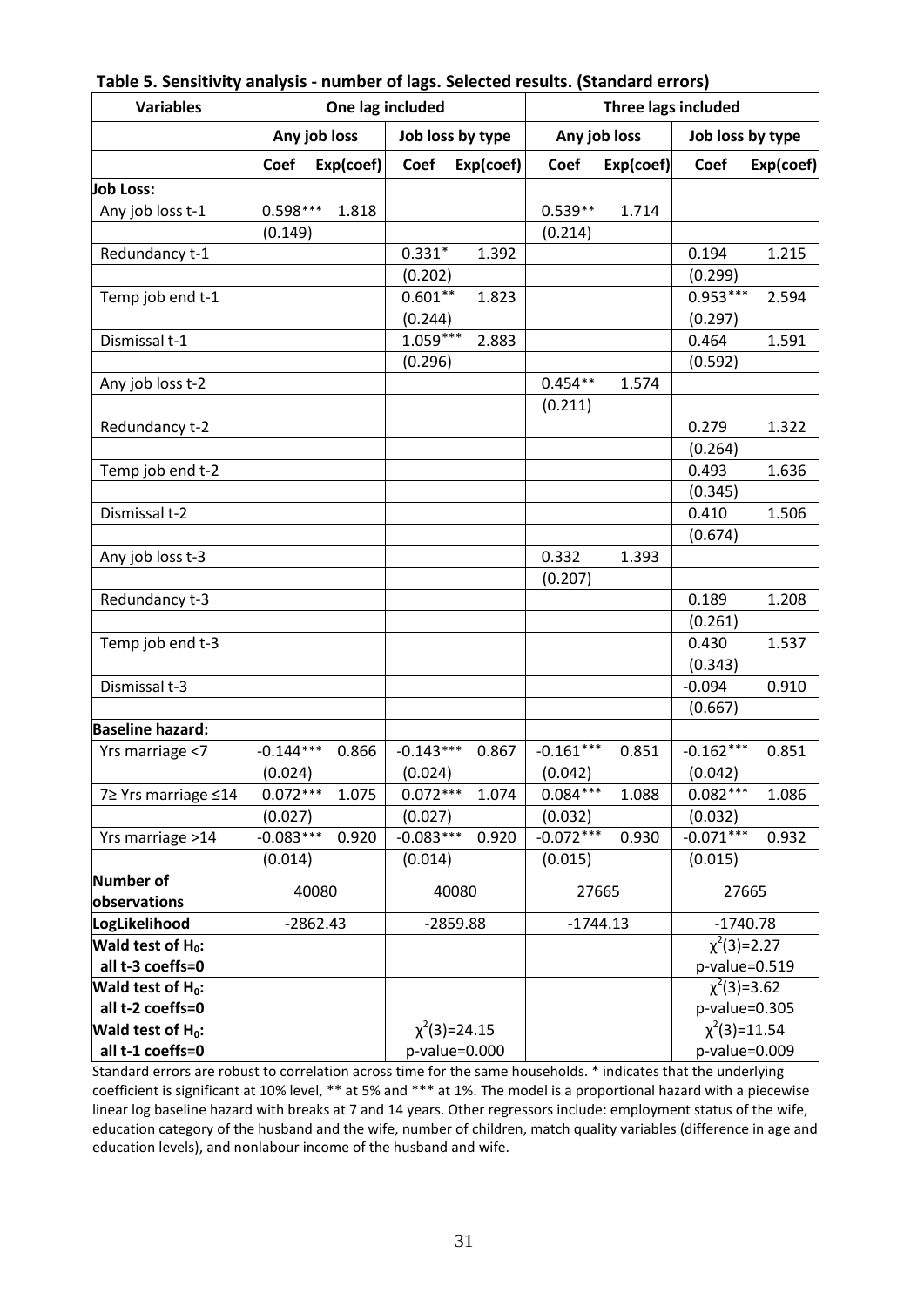| a. Job loss interacted with recessionary years dummy: |             |                               |                                     |           |  |  |  |
|-------------------------------------------------------|-------------|-------------------------------|-------------------------------------|-----------|--|--|--|
|                                                       |             | Non recessionary years        | 2000-01                             |           |  |  |  |
|                                                       | <b>Coef</b> | Exp(coef)                     | <b>Coef</b>                         | Exp(coef) |  |  |  |
| Job loss in either t-1 or t-2 (sample size 33460)     |             |                               |                                     |           |  |  |  |
| Dismissal t-1 or t-2                                  | $1.356***$  | 3.879                         | 0.341                               | 1.406     |  |  |  |
|                                                       | (0.262)     |                               | (0.735)                             |           |  |  |  |
| Temp job end t-1 or t-2                               | $0.782***$  | 2.187                         | $1.086***$                          | 2.962     |  |  |  |
|                                                       | (0.245)     |                               | (0.335)                             |           |  |  |  |
| Redundancy t-1 or t-2                                 | 0.225       | 1.253                         | 0.446                               | 1.562     |  |  |  |
|                                                       | (0.215)     |                               | (0.303)                             |           |  |  |  |
| LogLikelihood                                         |             |                               | $-2310.23$                          |           |  |  |  |
| Wald test of $H_0$ : no diff. across years            |             |                               | $\chi^2(3)$ = 2.34 (p-value= 0.504) |           |  |  |  |
| b. Job loss interacted with industry group:           |             |                               |                                     |           |  |  |  |
|                                                       |             | <b>Growing industry group</b> | Declining industry group            |           |  |  |  |
|                                                       | Coef        | Exp(coef)                     | Coef                                | Exp(coef) |  |  |  |
| Job loss in t-1 only (sample size 40080)              |             |                               |                                     |           |  |  |  |
| Dismissal t-1                                         | $1.043***$  | 2.840                         | 0.860                               | 2.360     |  |  |  |
|                                                       | (0.358)     |                               | (0.587)                             |           |  |  |  |
| Temp job end t-1                                      | $0.789***$  | 2.202                         | 0.318                               | 1.375     |  |  |  |
|                                                       | (0.277)     |                               | (0.502)                             |           |  |  |  |
| Redundancy t-1                                        | 0.247       | 1.280                         | $0.553**$                           | 1.740     |  |  |  |
|                                                       | (0.288)     |                               | (0.294)                             |           |  |  |  |
| LogLikelihood                                         |             |                               | -2858.2642                          |           |  |  |  |
| Wald test of H <sub>0</sub> : no diff. across ind.    |             | $\chi^2(3)$ = 1.13            | $(p-value=0.77)$                    |           |  |  |  |
| Job loss in either t-1 or t-2 (sample size 33460)     |             |                               |                                     |           |  |  |  |
| Dismissal t-1 or t-2                                  | $0.936***$  | 2.549                         | $1.111**$                           | 3.040     |  |  |  |
|                                                       | (0.307)     |                               | (0.474)                             |           |  |  |  |
| Temp job end t-1 or t-2                               | $1.047***$  | 2.850                         | $0.733**$                           | 2.850     |  |  |  |
|                                                       | (0.220)     |                               | (0.357)                             |           |  |  |  |
| Redundancy t-1 or t-2                                 | 0.052       | 1.054                         | $0.610**$                           | 1.840     |  |  |  |
|                                                       | (0.255)     |                               | (0.257)                             |           |  |  |  |
| LogLikelihood                                         |             |                               | $-2303.83$                          |           |  |  |  |
| Wald test of $H_0$ : no diff. across inds             |             |                               | $\chi^2(3)$ = 2.71 (p-value= 0.44)  |           |  |  |  |

**Table 6. Sensitivity analysis – variation across industry group and recessionary years.** 

Standard errors (in parentheses) are robust to correlation across time for the same households. \* indicates that the underlying coefficient is significant at 10% level, \*\* at 5% and \*\*\* at 1%. Models with industry group interactions also include interactions with a missing industry dummy. In all models, other independent variables are the same as those listed for the main model. When including a second lag, job losses are grouped across the 2 lags to increase the number of displacements. The number of job losses in the years 2000-01 with one lag is small, in particular the effect of dismissals cannot be estimated. These results are not presented. See the main text for more details and for the definition of the industry groups.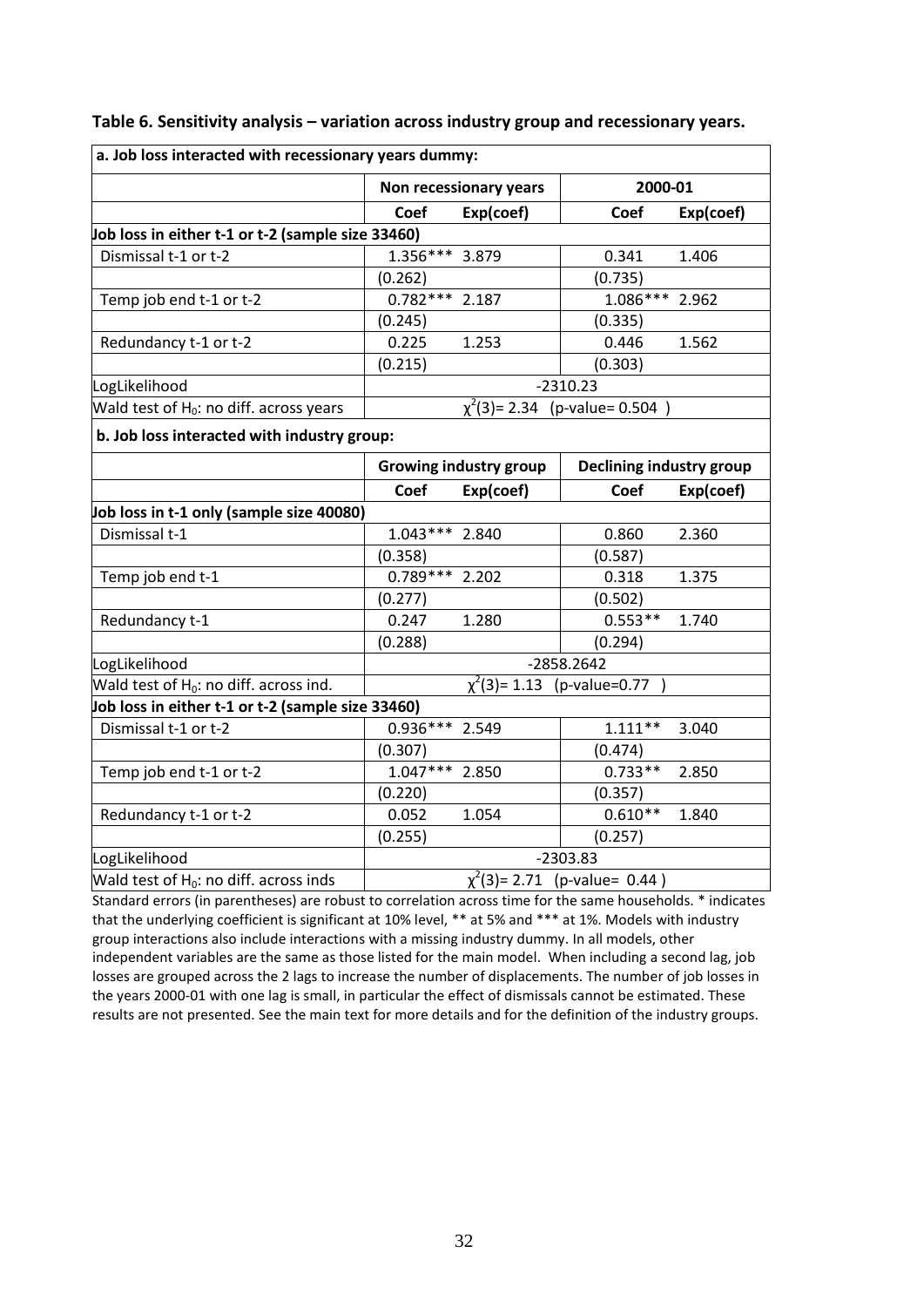| <b>Variables</b>                             |                | <b>Stock sample</b>   | <b>Flow sample</b><br>(married on or after 1991) |                                      |  |  |
|----------------------------------------------|----------------|-----------------------|--------------------------------------------------|--------------------------------------|--|--|
|                                              |                | (married before 1991) |                                                  | <b>Differences from stock sample</b> |  |  |
|                                              | Coef           | (st err)              | Coef                                             | (st err)                             |  |  |
| Job Loss:                                    |                |                       |                                                  |                                      |  |  |
| Dismissal t-1 or t-2                         | 0.376          | (0.584)               | 0.946                                            | (0.653)                              |  |  |
| Temp job end t-1 or t-2                      | 0.291          | (0.419)               | $0.798*$                                         | (0.483)                              |  |  |
| Redundancy t-1 or t-2                        | 0.389          | (0.259)               | $-0.257$                                         | (0.359)                              |  |  |
| <b>Education:</b>                            |                |                       |                                                  |                                      |  |  |
| Husband - HND/A                              | 0.357          | (0.250)               | $-0.356$                                         | (0.326)                              |  |  |
| Husband - CSE O                              | 0.237          | (0.275)               | 0.117                                            | (0.351)                              |  |  |
| Husband - No qual                            | 0.266          | (0.292)               | $-0.752*$                                        | (0.403)                              |  |  |
| Wife $-$ HND/A                               | $-0.111$       | (0.261)               | 0.505                                            | (0.348)                              |  |  |
| $Wife - CSEO$                                | $-0.002$       | (0.273)               | 0.472                                            | (0.367)                              |  |  |
| Wife - No qual                               | $-0.379$       | (0.325)               | 0.472                                            | (0.442)                              |  |  |
| Nonlabour income:                            |                |                       |                                                  |                                      |  |  |
| Wife                                         | 1.307          | (2.315)               | $-0.554$                                         | (2.456)                              |  |  |
| Husband                                      | $-2.237$       | (1.729)               | $-5.144*$                                        | (2.985)                              |  |  |
| Wife employed                                | 0.133          | (0.173)               | $-0.440**$                                       | (0.223)                              |  |  |
| <b>Number of children</b>                    | $0.145*$       | (0.075)               | $-0.244**$                                       | (0.096)                              |  |  |
| Match quality:                               |                |                       |                                                  |                                      |  |  |
| Age Diff > 8 yrs                             | $0.361*$       | (0.215)               | $-0.192$                                         | (0.292)                              |  |  |
| Same educ level                              | 0.086          | (0.147)               | $-0.336*$                                        | (0.198)                              |  |  |
| <b>Baseline hazard:</b>                      |                |                       |                                                  |                                      |  |  |
| Yrs marriage <7                              | $-0.211***$    | (0.035)               |                                                  |                                      |  |  |
| 7≥ Yrs marriage ≤14                          | $-0.020$       | (0.031)               |                                                  |                                      |  |  |
| Yrs marriage >14                             | $-0.069***$    | (0.016)               |                                                  |                                      |  |  |
| <b>Constant</b>                              | $-3.048***$    | (0.399)               | $-0.368$                                         | (0.441)                              |  |  |
|                                              |                |                       |                                                  |                                      |  |  |
| Number of observations                       | 18279<br>15181 |                       |                                                  |                                      |  |  |
| LogLikelihood                                |                |                       | $-2282.23$                                       |                                      |  |  |
| Wald test of H <sub>0</sub> : no differences |                |                       | $\chi^2(16)$ = 60.77 (p-value= 0.000)            |                                      |  |  |
| across samples                               |                |                       |                                                  |                                      |  |  |

**Table 7. Sensitivity analysis – variation across stock and flow samples. Sample size = 33460**

A single model is estimated across both samples and interactions with a flow sample dummy are included for all variables except the marriage durations. Interactions on the baseline segments were all highly insignificant and were excluded. Job losses across two lags are grouped to reduce the number of coefficients. Please see the main text for more details. Standard errors (in parentheses) are robust to correlation across time for the same households. \* indicates that the underlying coefficient is significant at 10% level, \*\* at 5% and \*\*\* at 1%.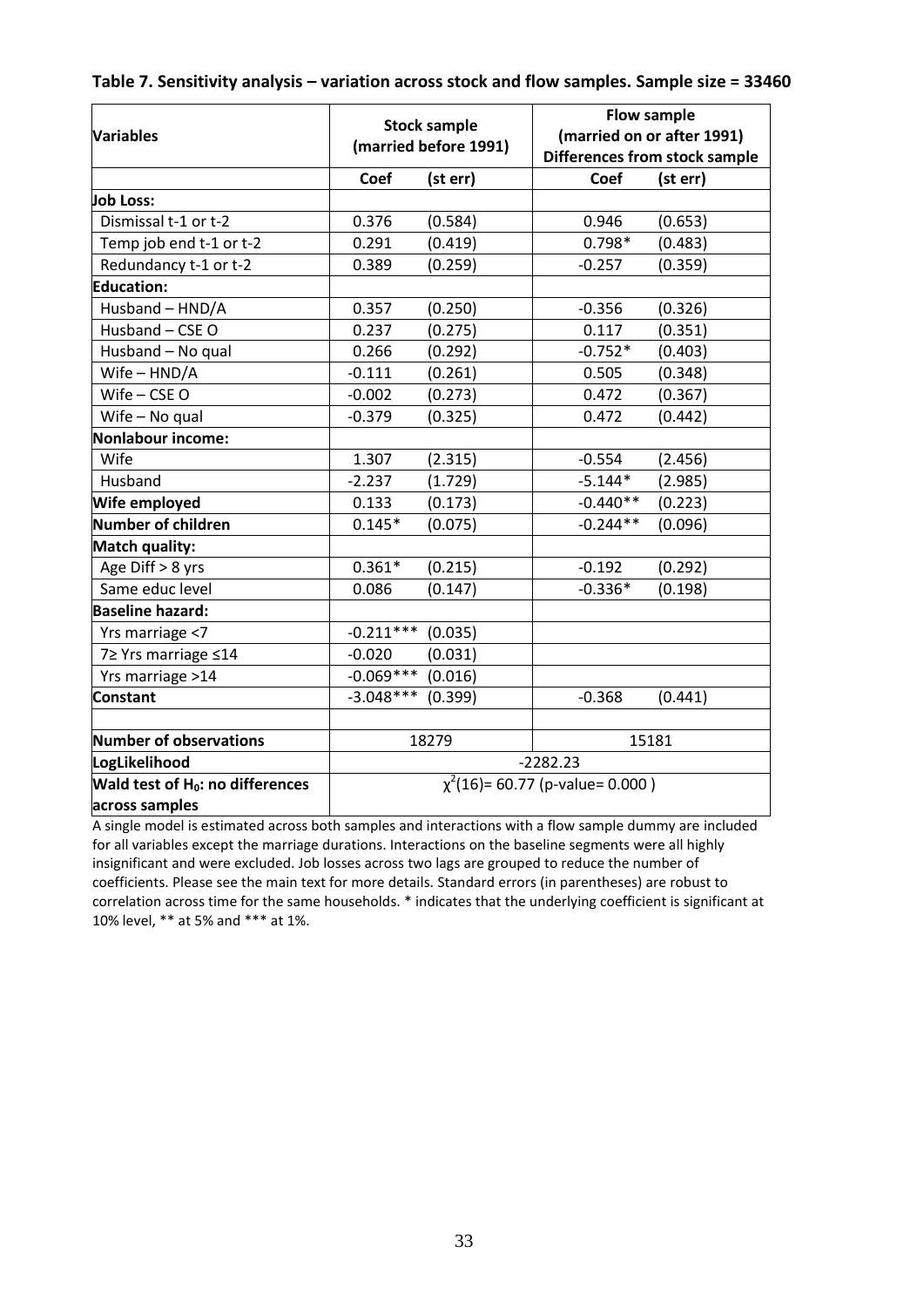| <b>Variables</b>         |             | <b>Main model</b> | <b>Random effects</b> |           | Separate stock and flow samples |                                        |                    |                    |
|--------------------------|-------------|-------------------|-----------------------|-----------|---------------------------------|----------------------------------------|--------------------|--------------------|
|                          |             |                   |                       |           |                                 | <b>Stock sample</b>                    | <b>Flow sample</b> |                    |
|                          |             |                   |                       |           |                                 |                                        |                    | (diff. from stock) |
|                          | Coef        | Exp(coef)         | Coef                  | Exp(coef) | Coef                            | Exp(coef)                              | Coef               | Exp(coef)          |
| <b>Job Loss:</b>         |             |                   |                       |           |                                 |                                        |                    |                    |
| Redundancy t-1           | $0.501**$   | 1.65              | $0.491**$             | 1.633     |                                 |                                        |                    |                    |
|                          | (0.222)     |                   | (0.230)               |           |                                 |                                        |                    |                    |
| Redundancy t-2           | 0.297       | 1.345             | 0.277                 | 1.320     |                                 |                                        |                    |                    |
|                          | (0.226)     |                   | (0.232)               |           |                                 |                                        |                    |                    |
| Redundancy t-1 or t-2    |             |                   |                       |           | 0.408                           | 1.504                                  | $-0.057$           | 0.944              |
|                          |             |                   |                       |           | (0.255)                         |                                        | (0.346)            |                    |
| <b>Education:</b>        |             |                   |                       |           |                                 |                                        |                    |                    |
| Husband - HND/A          | 0.120       | 1.128             | 0.117                 | 1.124     | 0.356                           | 1.428                                  | $-0.334$           | 0.716              |
|                          | (0.160)     |                   | (0.167)               |           | (0.250)                         |                                        | (0.327)            |                    |
| Husband - CSE O          | $0.336*$    | 1.399             | $0.369*$              | 1.446     | 0.237                           | 1.268                                  | 0.155              | 1.167              |
|                          | (0.171)     |                   | (0.179)               |           | (0.274)                         |                                        | (0.352)            |                    |
| Husband - No qual        | $-0.131$    | 0.877             | $-0.126$              | 0.881     | 0.265                           | 1.303                                  | $-0.756*$          | 0.469              |
|                          | (0.197)     |                   | (0.206)               |           | (0.291)                         |                                        | (0.405)            |                    |
| Wife $-$ HND/A           | 0.208       | 1.231             | 0.197                 | 1.217     | $-0.115$                        | 0.891                                  | 0.489              | 1.631              |
|                          | (0.171)     |                   | (0.181)               |           | (0.261)                         |                                        | (0.347)            |                    |
| Wife - CSE O             | $0.319*$    | 1.375             | $0.310*$              | 1.364     | $-0.003$                        | 0.996                                  | 0.471              | 1.602              |
|                          | (0.181)     |                   | (0.188)               |           | (0.272)                         |                                        | (0.366)            |                    |
| Wife - No qual           | $-0.084$    | 0.919             | $-0.092$              | 0.912     | $-0.376$                        | 0.686                                  | 0.437              | 1.548              |
|                          | (0.219)     |                   | (0.225)               |           | (0.325)                         |                                        | (0.442)            |                    |
| <b>Nonlabour income:</b> |             |                   |                       |           |                                 |                                        |                    |                    |
| Wife                     | 0.300       | 1.350             | 0.301                 | 1.352     | 1.359                           | 3.892                                  | $-0.525$           | 0.591              |
|                          | (0.973)     |                   | (1.409)               |           | (2.293)                         |                                        | (2.403)            | (1.421)            |
| Husband                  | $-4.696***$ | 0.009             | $-4.620***$           | 0.009     | $-2.226$                        | 0.108                                  | $-5.341*$          | 0.005              |
|                          | (1.470)     |                   | (1.623)               |           | (1.732)                         |                                        | (2.922)            |                    |
| Wife employed            | $-0.171$    | 0.843             | $-0.148$              | 0.863     | 0.133                           | 1.142                                  | $-0.511$           | 0.599              |
|                          | (0.107)     |                   | (0.112)               |           | (0.172)                         |                                        | (0.221)            |                    |
| Number of children       | 0.018       | 1.020             | 0.014                 | 1.014     | 0.148                           | 1.159                                  | $-0.251***$        | 0.778              |
|                          | (0.046)     |                   | (0.050)               |           | (0.074)                         |                                        | (0.096)            |                    |
| Match quality:           |             |                   |                       |           |                                 |                                        |                    |                    |
| Age Diff > 8 yrs         | $0.310*$    | 1.364             | $0.251*$              | 1.286     | $0.360*$                        | 1.433                                  | $-0.176$           | 0.838              |
|                          | (0.140)     |                   | (0.151)               |           | (0.214)                         |                                        | (0.291)            |                    |
| Same educ level          | $-0.096$    | 0.908             | $-0.089$              | 0.914     | 0.084                           | 1.087                                  | $-0.322$           | 0.724              |
|                          | (0.096)     |                   | (0.101)               |           | (0.146)                         |                                        | (0.197)            |                    |
| <b>Baseline hazard:</b>  |             |                   |                       |           |                                 |                                        |                    |                    |
| Yrs marriage <7          | $-0.150***$ | 0.861             | $-0.125***$           | 0.882     | $-0.221***$                     | 0.802                                  |                    |                    |
|                          | (0.031)     |                   | (0.030)               |           | (0.034)                         |                                        |                    |                    |
| 7≥ Yrs marriage ≤14      | $0.073**$   | 1.076             | $0.076**$             | 1.080     | $-0.021$                        | 0.979                                  |                    |                    |
|                          | (0.028)     |                   | (0.028)               |           | (0.031)                         |                                        |                    |                    |
| Yrs marriage >14         | $-0.080***$ | 0.923             | $-0.083***$           | 0.920     | $-0.068$                        | 0.933                                  |                    |                    |
|                          | (0.014)     |                   | (0.015)               |           | (0.016)                         |                                        |                    |                    |
| LogLikelihood            |             | -2329.0415        | -2307.4718            |           |                                 | -2302.4884                             |                    |                    |
| Wald test of $H_0$ : no  |             |                   |                       |           |                                 | $\chi^2(14)$ = 29.43 (p-value= 0.0212) |                    |                    |
| diff. across samples     |             |                   |                       |           |                                 |                                        |                    |                    |

**Table 8. Hazard models excluding job losses other than redundancies.** 

Standard errors are robust to correlation across time for the same households. \* indicates that the underlying coefficient is significant at 10% level, \*\* at 5% and \*\*\* at 1%.